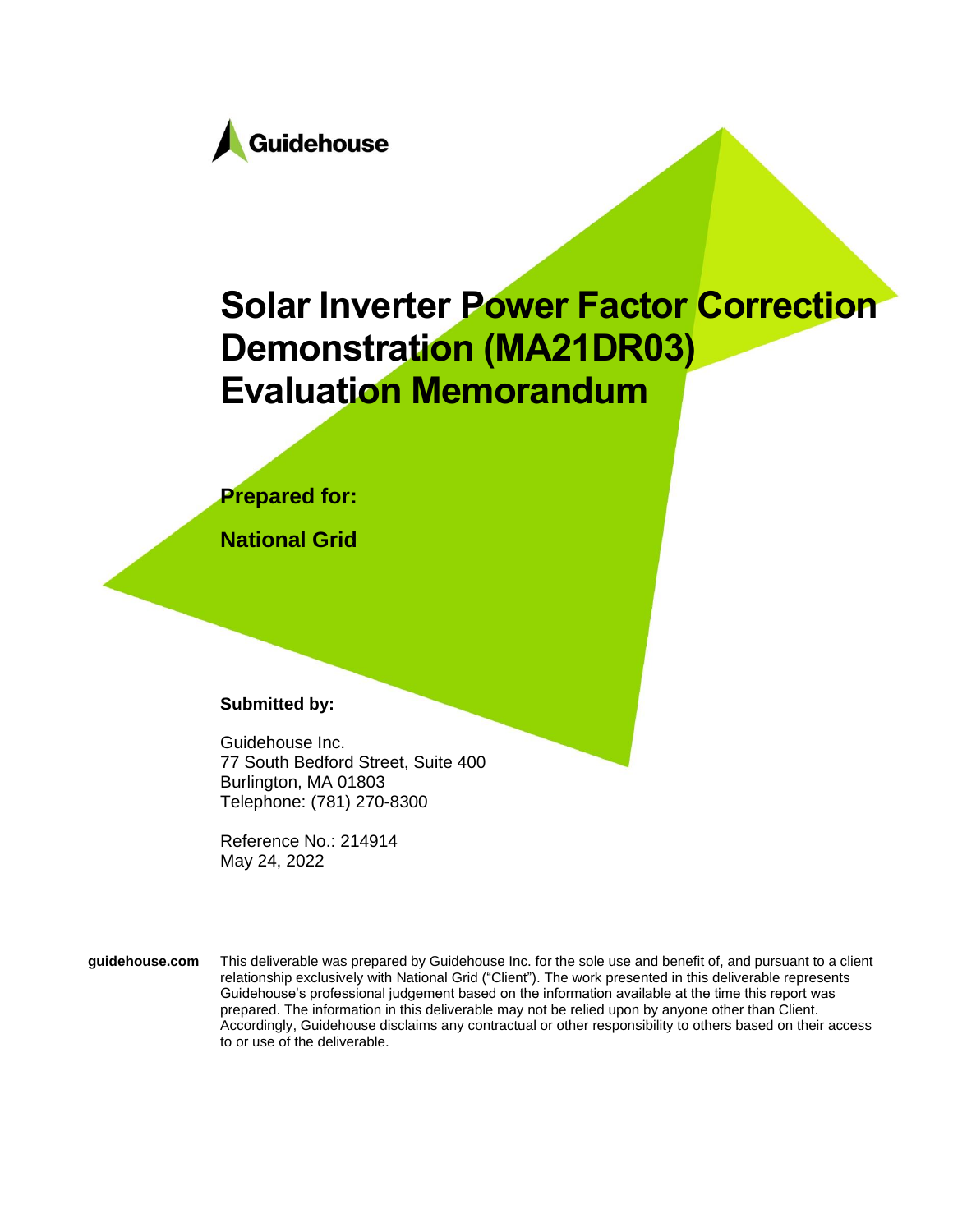

# **Table of Contents**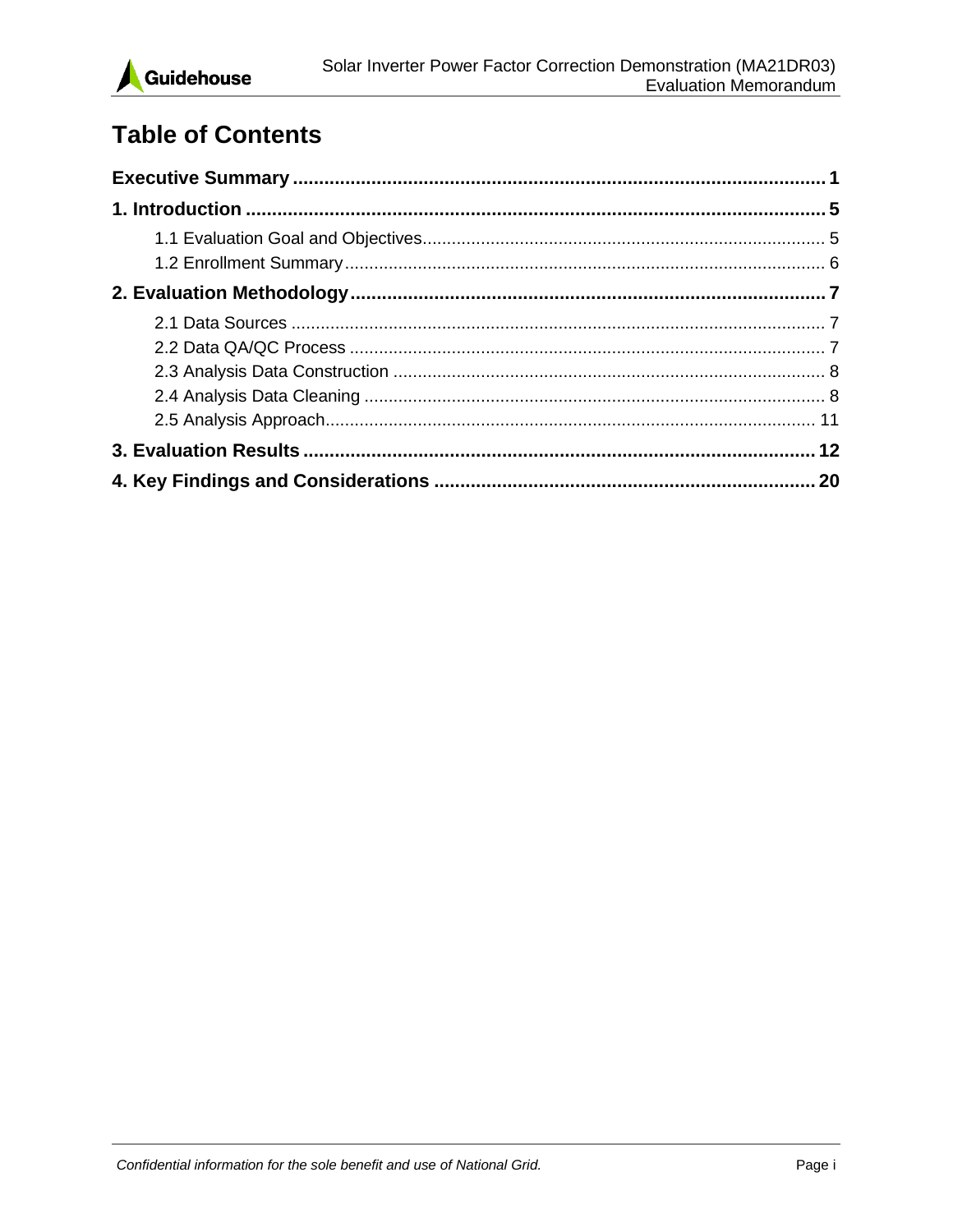

## **List of Tables**

# **List of Figures**

| Figure 4. Volt/VAR Profile for Inverters Affected and Unaffected by Positive VAR <sup>*</sup> 10 |  |
|--------------------------------------------------------------------------------------------------|--|
|                                                                                                  |  |
|                                                                                                  |  |
|                                                                                                  |  |
| Figure 8. Total kVAh Savings by Average Feeder kVAR – Feeders with Majority Inverter VAR         |  |
|                                                                                                  |  |
| Figure 9. Total kVAh Savings by Average Feeder kVAR - Feeders with Majority Inverter VAR         |  |
|                                                                                                  |  |
|                                                                                                  |  |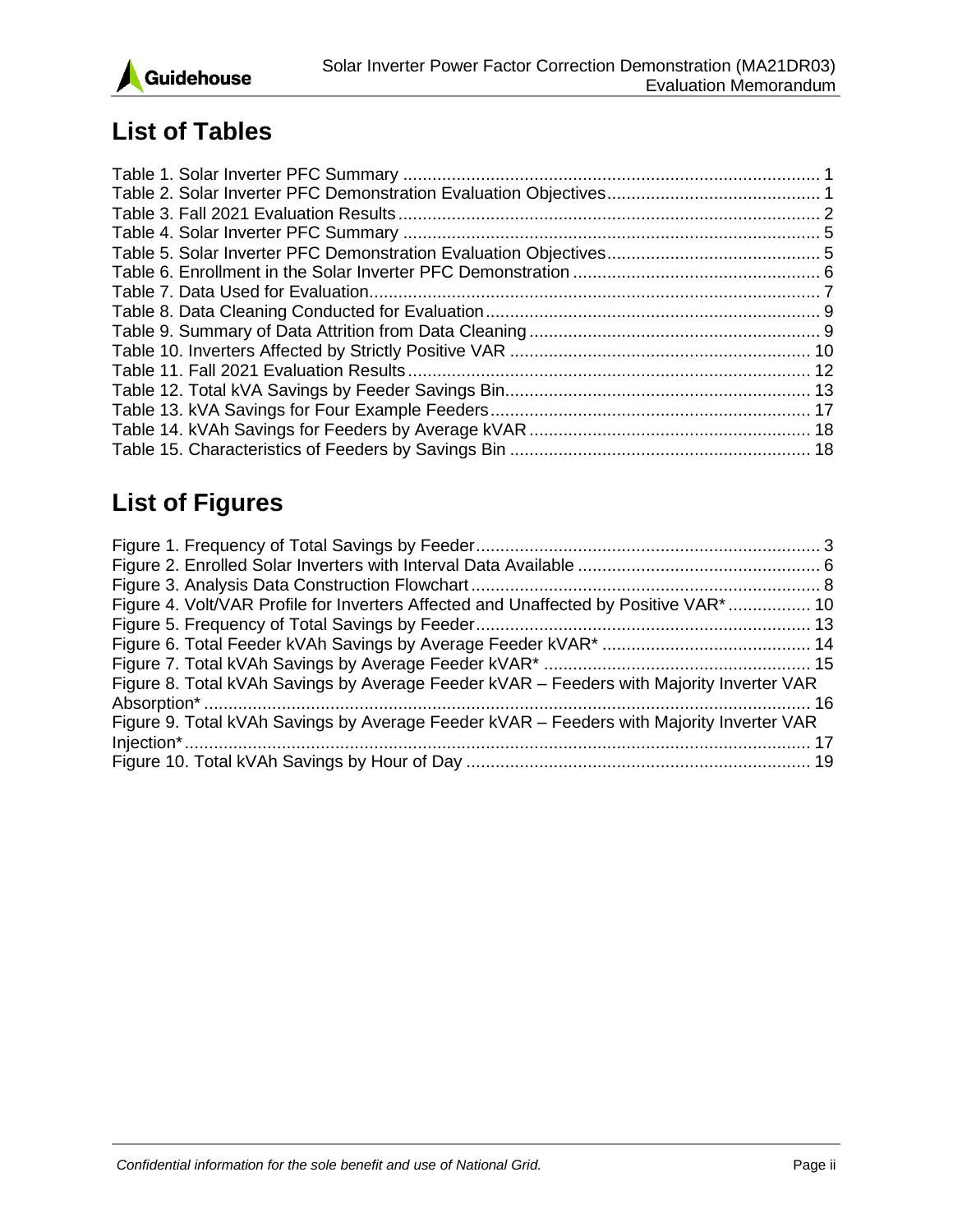

# <span id="page-3-0"></span>**Executive Summary**

The solar inverter power factor correction (PFC) demonstration aims to leverage customerowned solar inverters for PFC. The primary objective is to improve power factor via use of the voltage control capability of solar inverters. The inverter rating and controls are set to ensure no impact on solar output (kWh) from customer-owned devices.

The solar inverter PFC demonstration was offered in 2021. Customers with eligible equipment in Massachusetts and Rhode Island service areas could sign up for the offering, whether they had existing or new solar systems less than 100 kW. Participating customers are provided incentives for the right to enable PFC. Table 1 summarizes the characteristics of the offering.

<span id="page-3-1"></span>

| <b>Program Attributes</b>                        | <b>2021 Plan</b>                                                     |
|--------------------------------------------------|----------------------------------------------------------------------|
| <b>States</b>                                    | Massachusetts and Rhode Island                                       |
| Targeted Systems*                                | $<$ 100 kW                                                           |
| <b>Target Number of Participants</b>             | 6,500 customers in Massachusetts;<br>1,700 customers in Rhode Island |
| Enrolled Participants as of<br>November 17, 2021 | 1,885 customers in Massachusetts;<br>819 customers in Rhode Island   |
| Participant Incentives**                         | \$25 enrollment incentive; \$20 per year incentive                   |
| Solar Inverter Manufacturer                      | One participating company                                            |
| <b>PFC Periods</b>                               | Year-round during periods of solar production                        |

### **Table 1. Solar Inverter PFC Summary**

\* Interested customers with solar photovoltaic system sizes greater than 100 kW are placed on a wait list.

\*\* An additional incentive will be provided if there is a setting error and the program administrator(s) inadvertently causes a customer to lose solar power generation.

*Source: National Grid and Guidehouse analysis*

Guidehouse evaluated objectives 3 and 4 summarized in [Table 2](#page-3-2) using interval data collected from enrolled solar inverters and their associated feeders and substations. Distribution load flow modeling results leveraging CYME Power Engineering software was provided by Guidehouse in August 2021, which covered evaluation objectives 1 and 2.

### **Table 2. Solar Inverter PFC Demonstration Evaluation Objectives**

#### <span id="page-3-2"></span>**Evaluation Objectives**

- 1. Verify that the solution successfully enables power factor correction.
- 2. Validate the approach used to conduct the impact analysis.
- 3. Confirm that the solution results in kVA savings for the utility.
- 4. Align on methodology to determine kVA savings.

#### *Source: Guidehouse*

[Table 3](#page-4-0) provides the evaluation results for fall 2021 analysis period spanning September 29 through November 17, 2021. Guidehouse received data for 2,637 of the 2,704 enrolled solar inverters, and interval data was not available for all these inverters until September 29, 2021. Therefore, provided results are for the period spanning September 29 through November 17, 2021. The text following the table provides further detail surrounding the findings.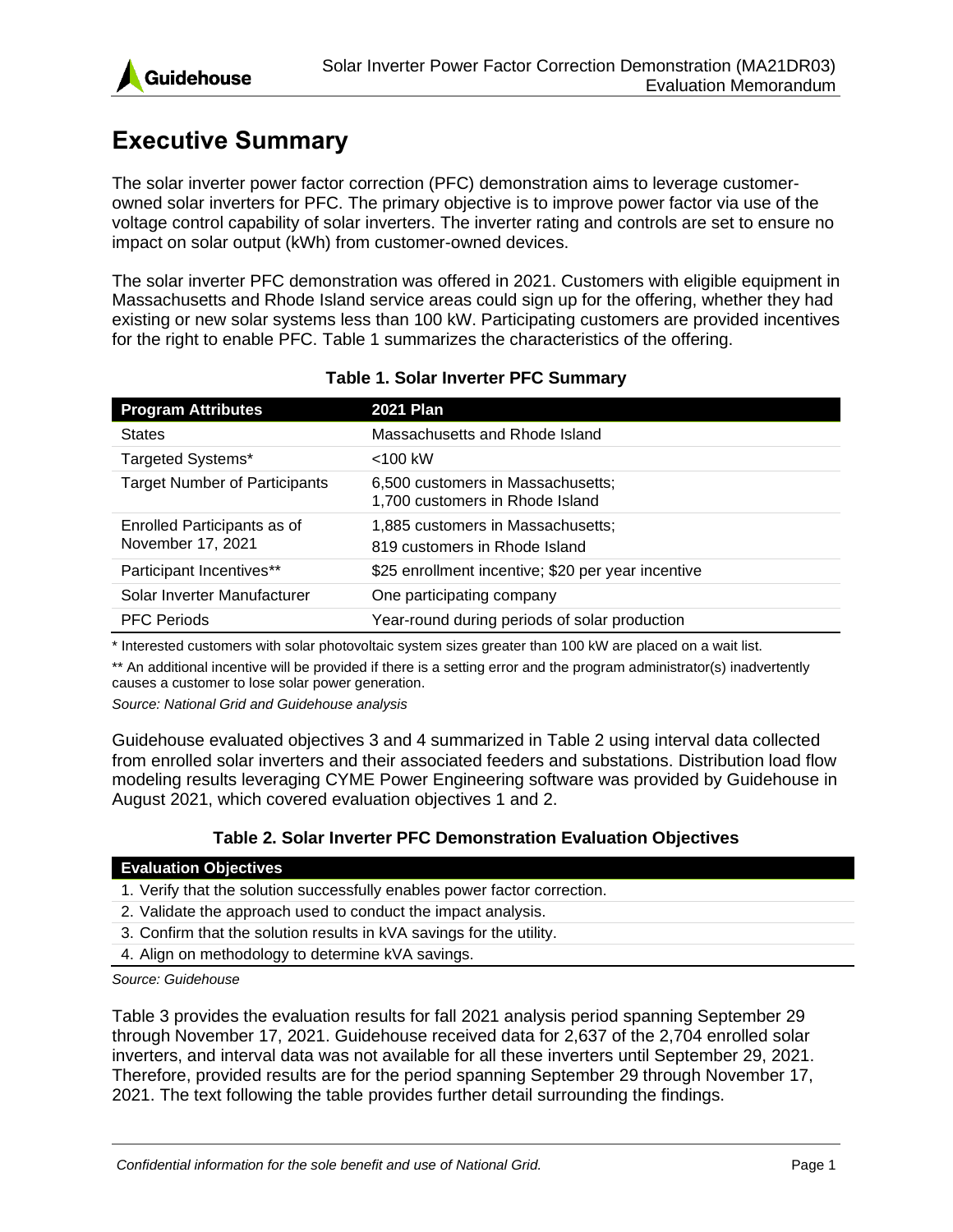

<span id="page-4-0"></span>

|                                                   | <b>Massachusetts</b> | <b>Rhode Island</b> | <b>Total</b> |
|---------------------------------------------------|----------------------|---------------------|--------------|
| Enrolled Inverters as of November 17, 2021        | 1,885                | 819                 | 2,704        |
| Total Enrolled Capacity of Inverters (kW)         | 12,505               | 5,008               | 17,513       |
| Inverters in Analysis Data*                       | 1,019                | 307                 | 1,326        |
| Total Capacity of Inverters in Analysis Data (kW) | 6,594                | 1,747               | 8,341        |
| <b>PFC Active Inverters**</b>                     | 819                  | 259                 | 1,078        |
| PFC Active Inverters Capacity (kW)                | 5,451                | 1,506               | 6,957        |
| Feeder Average kVAR                               | $-112$               | $-24$               | -99          |
| <b>Percent Positive</b>                           | 53.8%                | 49.7%               | 53.2%        |
| <b>Percent Negative</b>                           | 46.2%                | 50.3%               | 46.8%        |
| Feeder Average Power Factor                       | 0.92                 | 0.94                | 0.92         |
| Inverter Average PFC Active kVAR                  | $-1.02$              | $-1.48$             | $-1.10$      |
| Percent of Time Inverters PFC Active              | 35.9%                | 55.0%               | 38.7%        |
| Percent of Time Absorbing VAR                     | 34.9%                | 54.2%               | 37.7%        |
| Percent of Time Injecting VAR                     | 1.00%                | 0.75%               | 0.96%        |
| <b>Total Savings (kVAh)</b>                       | 137                  | -863                | -726         |

### **Table 3. Fall 2021 Evaluation Results**

\* About 48% of inverters were dropped from analysis data due to lack of Substation PI data.

\*\* PFC Active Inverters is the set of inverters in the analysis data that were engaged in power factor correction at any point in the analysis period. Inverters will not be engaged in power factor correction for any time period if they have insufficient generation (kW output < 0.30 \* Nameplate kW) or if voltage does not go above 245 V or below 235 V. *Source: Guidehouse analysis*

[Figure 1](#page-5-0) illustrates the total kVAh savings observed by feeder during the fall 2021 analysis. Each feeder is placed in a bin based on total kVAh savings, with the bin counts shown on the yaxis. Across the feeders with PFC engaged, kVAh savings ranged from -824 to 366 kVAh. A large proportion of feeders experienced minimal kVAh impacts associated with solar PFC, with 92% experiencing kVAh savings ranging from -50 kVAh to 50 kVAh. Meanwhile, a handful of feeders saw total savings far from zero. The bottom 5% of feeders with the lowest savings experienced total savings of -2,805 kVAh, while the top 5% of feeders with the highest savings experienced total savings of 2,325 kVAh. The middle 90% of feeders saw total savings of -245 kVAh. This suggests observed savings are driven by a small portion of feeders. Based on further data investigation, feeders with large savings had average feeder kVAR that was negative as well as a larger amount solar inverter kVAR absorption when PFC was engaged (i.e., negative inverter kVAR). On the other hand, feeders with large negative savings (i.e., increases in kVAh) had average feeder kVAR that was positive as well as a larger amount of solar inverter kVAR absorption when PFC was engaged.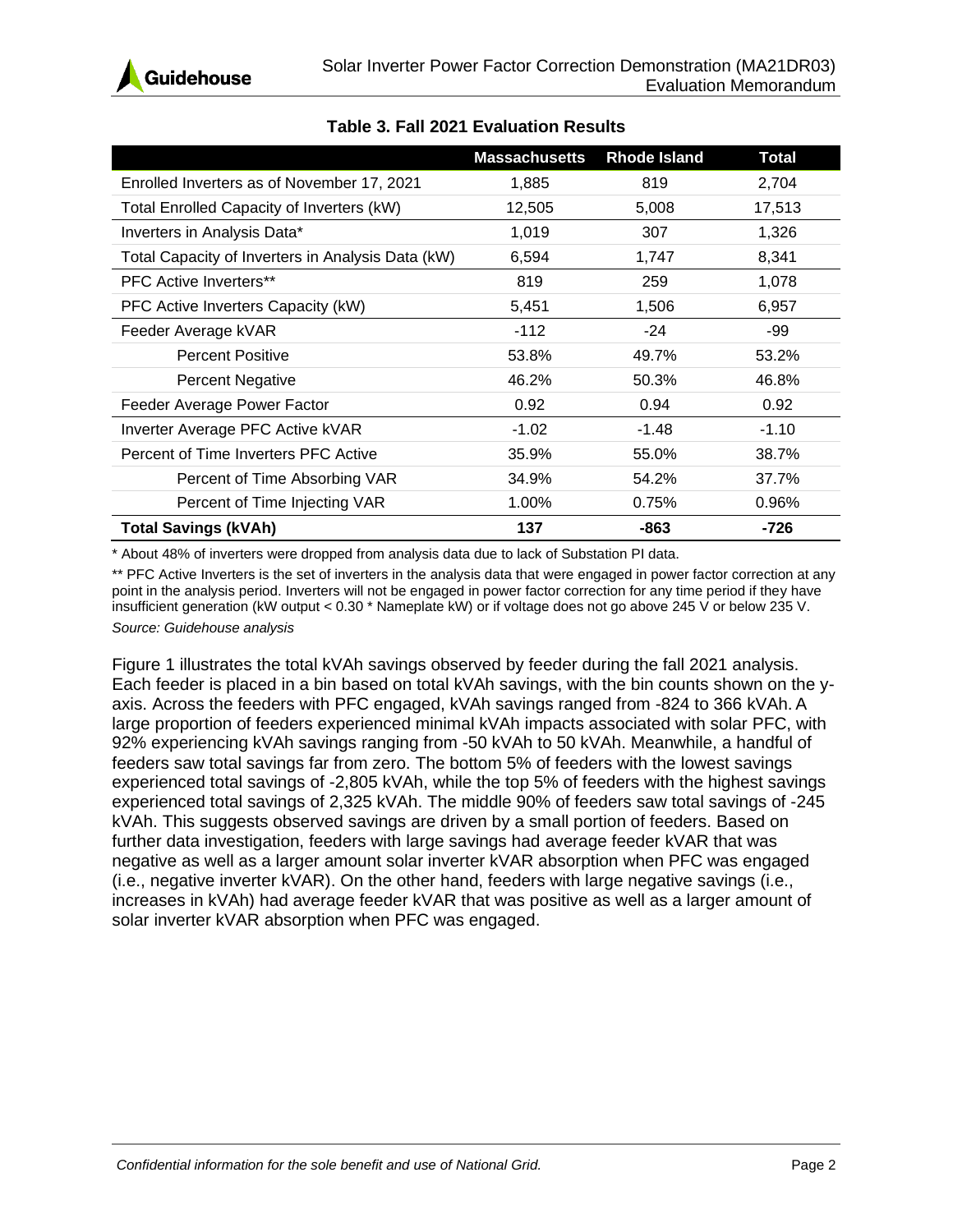

<span id="page-5-0"></span>

**Figure** 1**. Frequency of Total Savings by Feeder**

#### *Source: Guidehouse analysis*

Guidehouse's evaluation of the solar inverter PFC demonstration found:

- **Evaluated Savings:** During the fall 2021 evaluation period, solar inverter PFC resulted in negative total feeder savings (-726 kVAh), or an increase in kVAh. Most feeders experienced minimal savings, with 92% experiencing kVAh savings ranging from -50 kVAh to 50 kVAh. Feeder savings varied greatly between Massachusetts and Rhode Island, with savings totaling 137 kVAh in Massachusetts and -863 kVAh in Rhode Island. These savings totals were largely driven by a handful of feeders with large savings and losses. For example, 8 feeders experienced total kVAh savings of less than -100 kVAh, and 7 feeders experienced total kVAh savings of more than 100 kVAh.
- **Feeder Reactive Power:** Guidehouse observed a clear trend between feeder average reactive power, inverter reactive power, and feeder savings. Feeders with average reactive power that was negative during the fall 2021 analysis period experienced kVAh savings of 2,870 kVAh. This finding is consistent with the solar inverters, on average, absorbing reactive power when PFC was engaged during the analysis period. On the other hand, feeders with average reactive power that was positive during the fall 2021 analysis period experienced kVAh increases of 3,597. This finding is also consistent with the solar inverters, on average, absorbing reactive power when PFC was engaged during the analysis period.

In 2022 and beyond, Guidehouse recommends that National Grid:

• **Program Design:** National Grid and stakeholders should discuss either making significant design changes for the offering or consider discontinuing the offering. As the program is currently constructed, Guidehouse has identified overall increases in kVAh.

Otherwise, Guidehouse encourages National Grid to consider the following: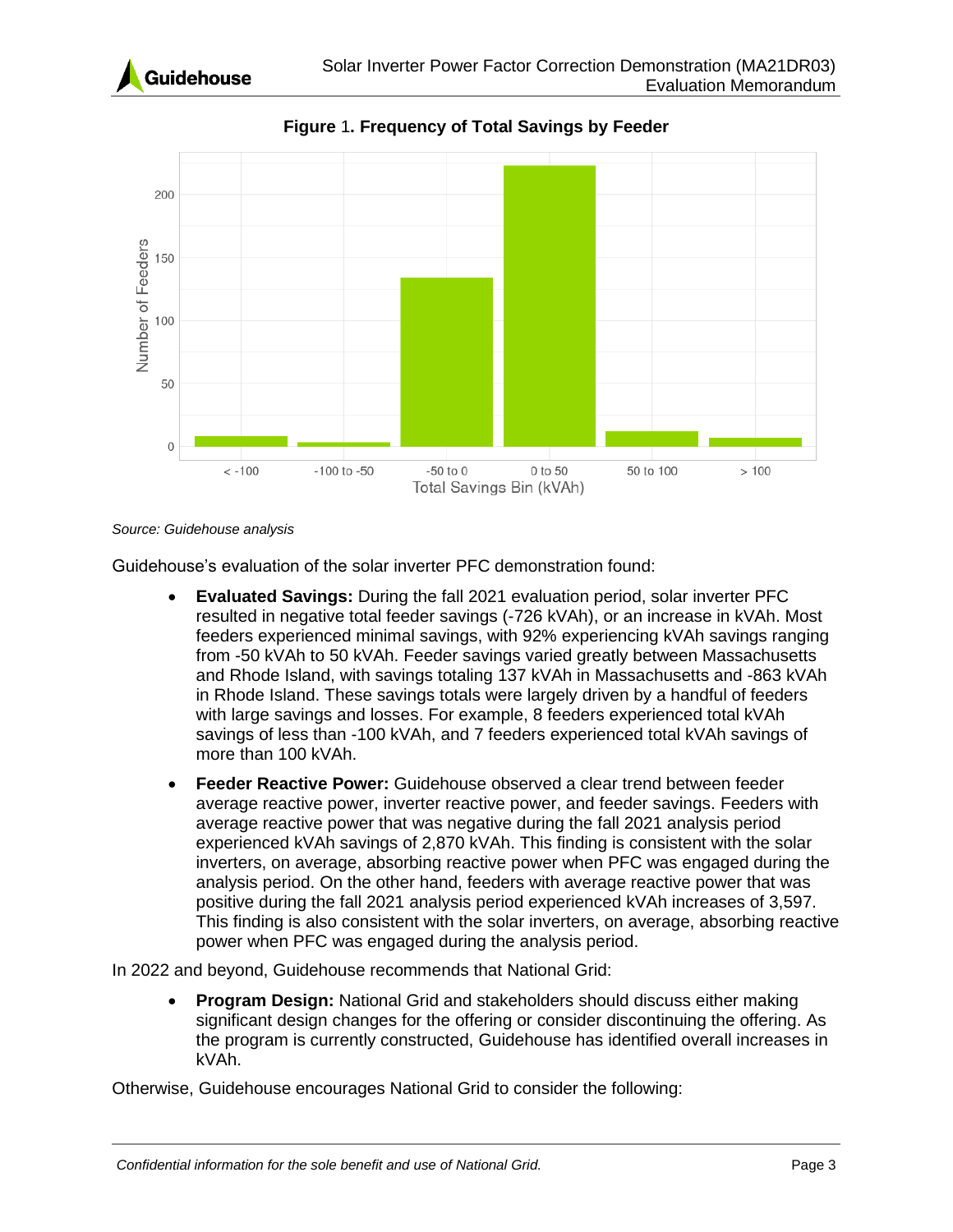

- **Incentives:** Consider allowing participation on all feeders, but providing annual participation incentives for customers connected to feeders with telemetry, or consider ensuring substation interval data is available for all enrolled solar inverters. National Grid provided 15-minute interval data for many substations in Massachusetts and Rhode Island. However, roughly half of enrolled inverters were removed from the analysis data due to interval data not being available. As such, calculated impacts only cover roughly half of the enrolled solar inverters.
- **Inverter Operations:** Voltage conditions measured at the participating solar inverter sites dictated when participating inverters were engaged for PFC. National Grid should consider whether there is another way to engage solar inverters for PFC, such as National Grid measuring whether each feeder has a lagging or leading power factor, then engaging enrolled inverters to engage in PFC when specific feeder power factor conditions exist.
- **Additional Analysis:** Consider incorporating additional parameters into analysis, such as capacitor bank operations, to explain findings. Additionally, consider identifying specific types of feeders that may benefit from solar inverter PFC, including certain characteristics such as feeder length, number of capacitor banks, peak loading, and distributed solar penetration to determine whether there are further ways to improve or increase kVAh savings associated with solar inverter PFC.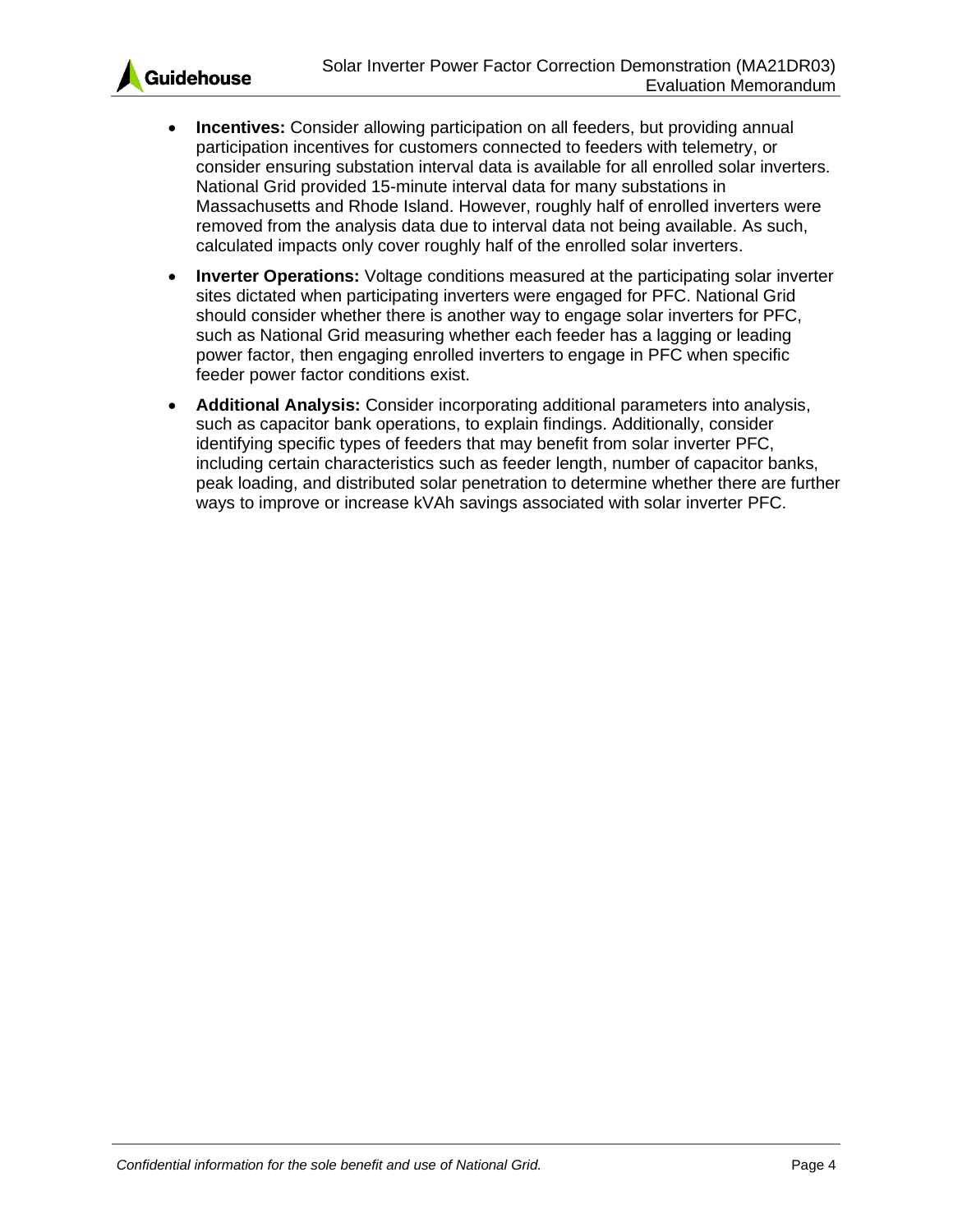

# <span id="page-7-0"></span>**1. Introduction**

The solar inverter power factor correction (PFC) demonstration aims to leverage customerowned solar inverters for PFC. The primary objective is to improve power factor via use of the voltage control capability of solar inverters. The inverter rating and controls are set to ensure no impact on solar output (kWh) from customer-owned devices.

The solar inverter PFC demonstration was offered in 2021. Customers with eligible equipment in Massachusetts and Rhode Island service areas could sign up for the offering, whether they had existing or new solar systems less than 100 kW. Participating customers are provided incentives for the right to enable PFC. [Table 4](#page-7-2) summarizes the characteristics of the offering.

<span id="page-7-2"></span>

| <b>Program Attributes</b>                        | <b>2021 Plan</b>                                                     |
|--------------------------------------------------|----------------------------------------------------------------------|
| <b>States</b>                                    | Massachusetts and Rhode Island                                       |
| Targeted Systems*                                | $<$ 100 kW                                                           |
| <b>Target Number of Participants</b>             | 6,500 customers in Massachusetts;<br>1,700 customers in Rhode Island |
| Enrolled Participants as of<br>November 17, 2021 | 1,885 customers in Massachusetts;<br>819 customers in Rhode Island   |
| Participant Incentives**                         | \$25 enrollment incentive; \$20 per year incentive                   |
| <b>Distributed Solar Partners</b>                | One participating company                                            |
| <b>PFC Periods</b>                               | Year-round during solar production                                   |

### **Table 4. Solar Inverter PFC Summary**

\* Interested customers with solar photovoltaic system sizes greater than 100 kW are placed on a wait list.

\*\*An additional incentive will be provided if there is a setting error and the program administrator(s) accidentally causes a customer to lose solar power generation.

*Source: National Grid and Guidehouse analysis*

### <span id="page-7-1"></span>**1.1 Evaluation Goal and Objectives**

Guidehouse evaluated objectives 3 and 4 summarized in [Table 5](#page-7-3) using interval data collected from enrolled solar inverters and their associated feeders and substations. Distribution load flow modeling results leveraging CYME Power Engineering software was provided by Guidehouse in August 2021, which covered evaluation objectives 1 and 2.

### **Table 5. Solar Inverter PFC Demonstration Evaluation Objectives**

### <span id="page-7-3"></span>**Evaluation Objectives**

1. Verify that the solution successfully enables PFC.

- 2. Validate the approach used to conduct the impact analysis.
- 3. Confirm that the solution results in kVA savings for the utility.
- 4. Align on methodology to determine kVA savings.

*Source: Guidehouse*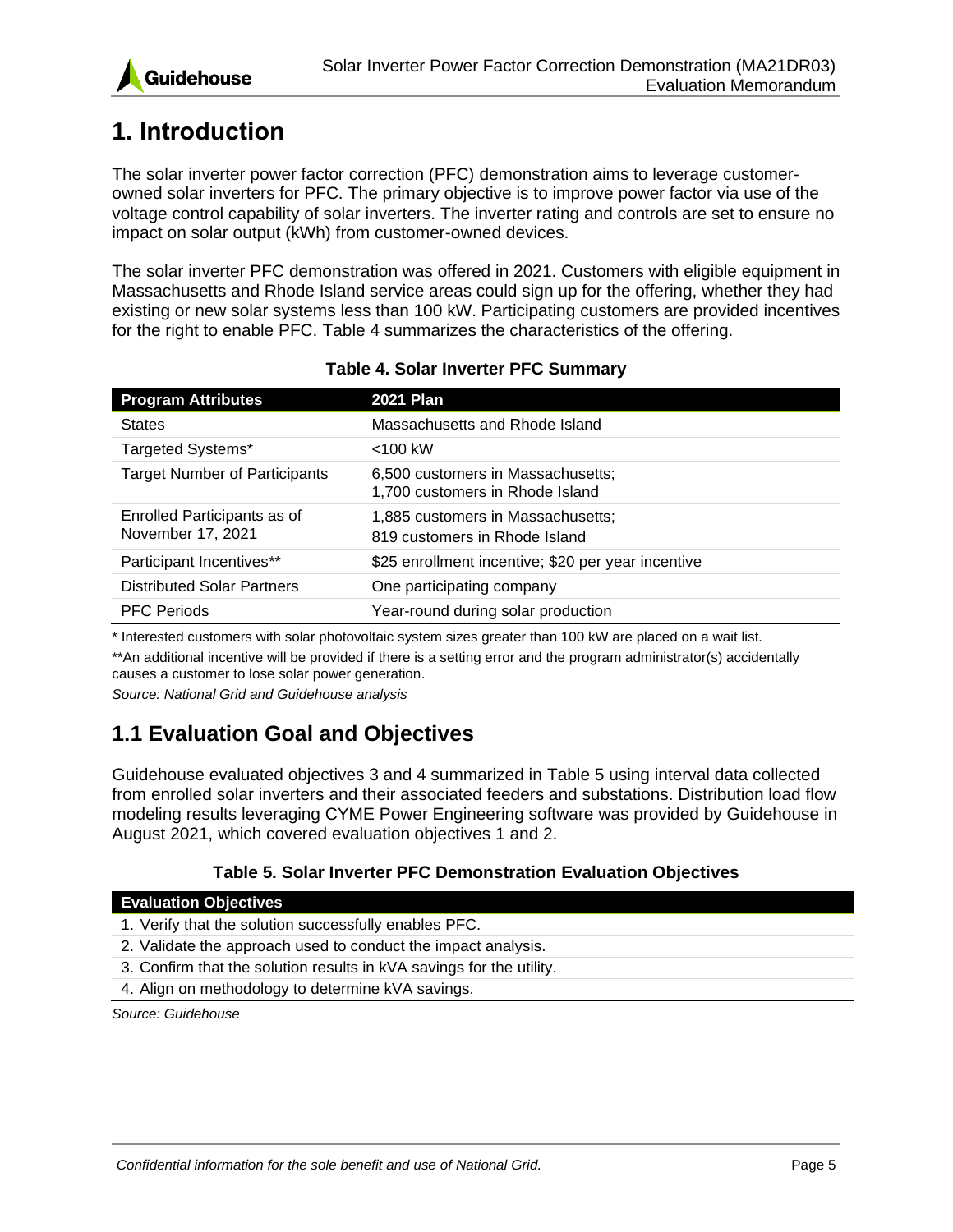### <span id="page-8-0"></span>**1.2 Enrollment Summary**

The evaluation team evaluated outcomes from the solar PFC demonstration for the fall 2021 analysis period, spanning September 29 through November 17, 2021. As of the end of November 17, 2021, the demonstration included 2,704 enrolled and connected solar inverters with a combined 17,513 kW in capacity. Enrolled solar inverters were connected to 766 feeders associated with 304 substations. Solar inverters participating in the demonstration were split approximately 70/30 between Massachusetts and Rhode Island. [Table 6](#page-8-1) summarizes enrollment in the demonstration.

<span id="page-8-1"></span>

|                                         | <b>Massachusetts</b> | <b>Rhode Island</b> | <b>Massachusetts +</b><br>Rhode Island |
|-----------------------------------------|----------------------|---------------------|----------------------------------------|
| Enrolled Solar Inverters (kW)*          | 12.505               | 5,008               | 17,513                                 |
| Enrolled Solar Inverters (#)            | 1.885                | 819                 | 2.704                                  |
| Feeders with Enrolled Inverters (#)     | 552                  | 214                 | 766                                    |
| Substations with Enrolled Inverters (#) | 226                  | 78                  | 304                                    |

#### **Table 6. Enrollment in the Solar Inverter PFC Demonstration**

Note: Enrollment in the demonstration reflects data updated through November 2021.

\* kW corresponds with the nameplate kW associated with the solar site.

*Source: Guidehouse analysis*

Guidehouse received data for 2,637 of the 2,704 enrolled solar inverters. Interval data was not available for all these inverters until September 29, 2021, as shown below in [Figure 2.](#page-8-2) For this reason, the fall 2021 analysis period is defined as September 29 to November 17, 2021.

<span id="page-8-2"></span>

### **Figure 2. Enrolled Solar Inverters with Interval Data Available**

*Source: Guidehouse analysis*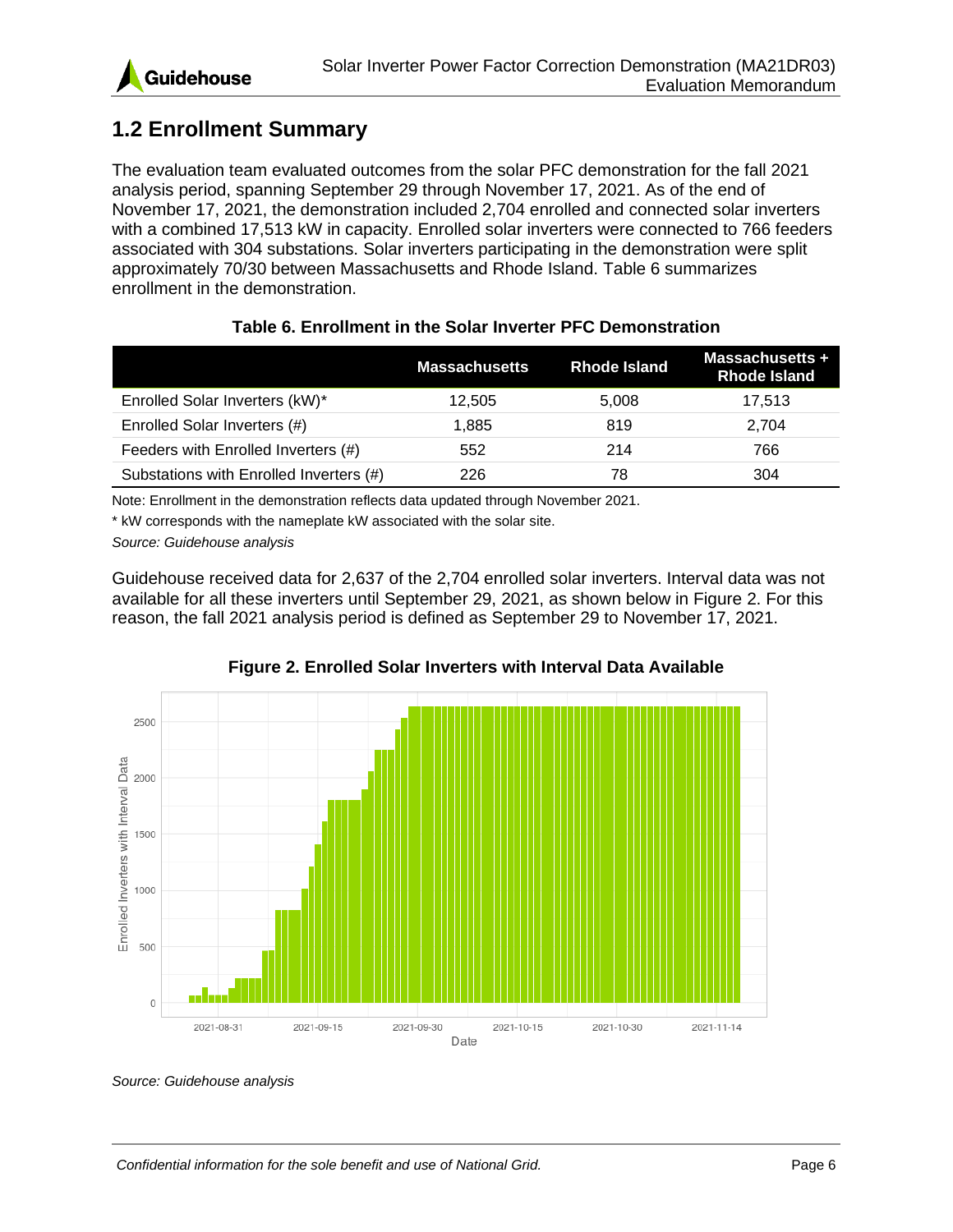

# <span id="page-9-0"></span>**2. Evaluation Methodology**

Guidehouse worked with National Grid to collect data to complete the evaluation. The sections that follow highlight the data sources, data quality assurance/quality control (QA/QC) processes, analysis data construction, data cleaning, and data analysis approach the team used in its evaluation.

### <span id="page-9-1"></span>**2.1 Data Sources**

[Table 7](#page-9-3) summarizes the data inputs used in the evaluation. Guidehouse obtained fields from National Grid and the National Oceanic and Atmospheric Administration (NOAA).

<span id="page-9-3"></span>

| Data Type                                                  | <b>Description</b>                                                                                                                                                                                                                                                                                             |
|------------------------------------------------------------|----------------------------------------------------------------------------------------------------------------------------------------------------------------------------------------------------------------------------------------------------------------------------------------------------------------|
| <b>Distribution</b><br><b>System</b><br><b>Information</b> | • Feeder characteristics, including rated primary voltage, rated capacity,<br>feeder length, number of customers, and nominal distributed generation<br>(DG) capacity in kW                                                                                                                                    |
| <b>Time Series</b><br>Data                                 | • 15-minute interval data of voltage, real power, and reactive power<br>measured at enrolled customer solar inverter sites in Massachusetts and<br>Rhode Island<br>• 15-minute interval data of real power and reactive power measured at the<br>feeder head-end for feeders in Massachusetts and Rhode Island |
| <b>Enrolled</b><br><b>Inverter</b><br><b>Information</b>   | • Customer enrollment file containing all customer solar inverters enrolled in<br>the demonstration, and includes information such as location of customer<br>site, inverter identifier, substation and feeder associated with enrolled solar<br>inverter, and maximum nameplate kW                            |
| <b>Weather Data</b>                                        | • Weather data containing sunrise and sunset times for Boston Logan<br>International Airport collected from the National Oceanic and Atmospheric<br>Administration (NOAA)                                                                                                                                      |

**Table 7. Data Used for Evaluation**

*Source: Guidehouse*

### <span id="page-9-2"></span>**2.2 Data QA/QC Process**

The evaluation team reviewed all data provided once received. The QA/QC of the data included checks to confirm each of the required data inputs could be incorporated into the analysis. Examples of the QA/QC include the following:

- Confirm that time series data has been provided for enrolled solar inverters, associated substations, and associated feeders.
- Confirm data received for all enrolled solar inverters.
- Confirm that time series data covers each substation and feeder with an enrolled solar inverter and includes variables needed to facilitate analysis, including voltage, real power, and reactive power.
- Verify that time series data is complete in time and extent of devices and do not include erroneous data (e.g., missing data intervals, stretches of interpolated or repeated values, and outliers).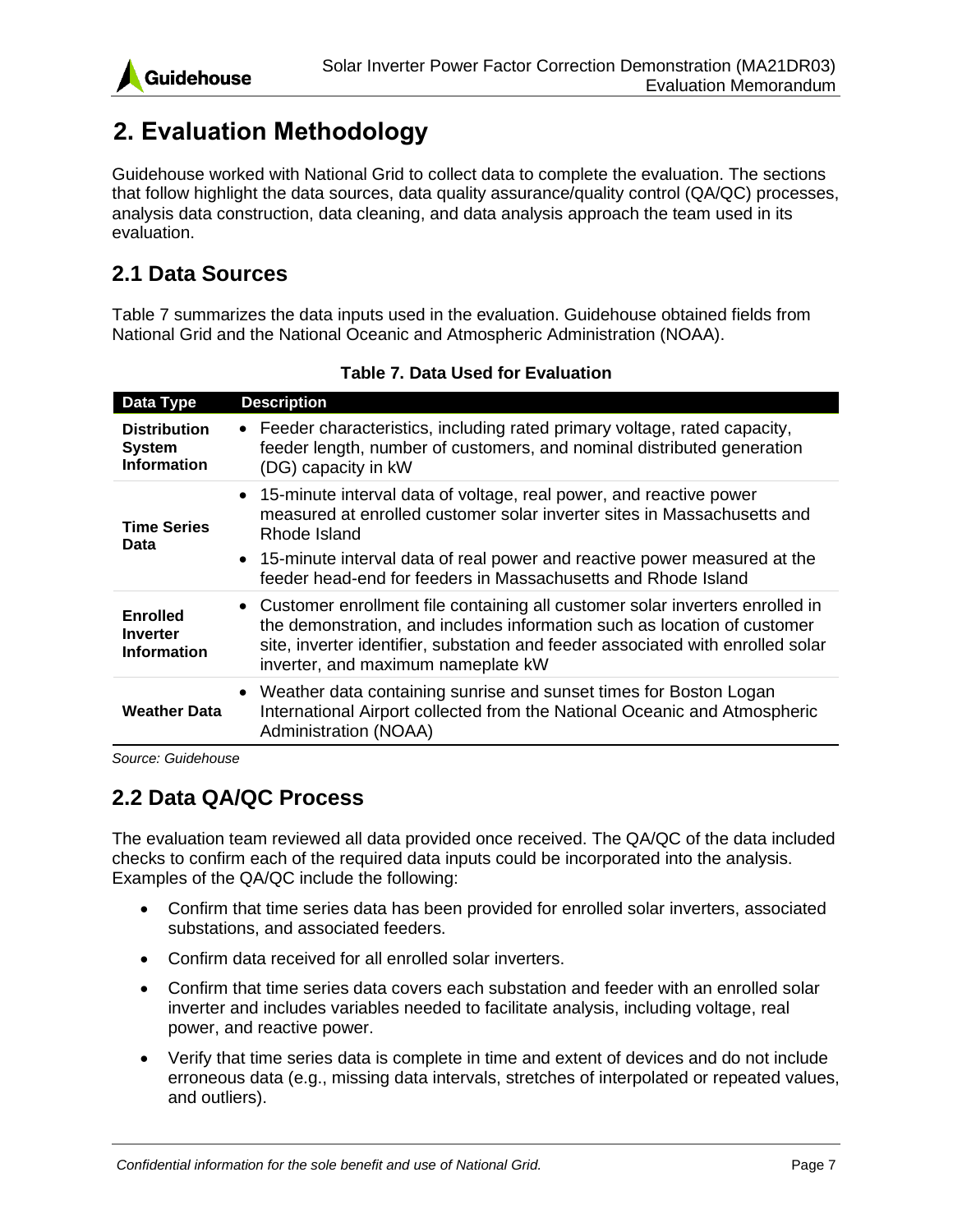

After receiving the data, the team presented a summary of its QA/QC to National Grid, confirming receipt of the datasets and indicating quality. Additional follow-up based on standing questions occurred to confirm all National Grid-provided data could be used in the analysis.

### <span id="page-10-0"></span>**2.3 Analysis Data Construction**

To conduct this evaluation, Guidehouse compiled time series and process data to arrive at a final analysis dataset. To construct an analysis dataset, the evaluation team integrated data from several sources. [Figure 3](#page-10-2) illustrates the data integration process used to construct the final analysis dataset.

<span id="page-10-2"></span>

![](_page_10_Figure_6.jpeg)

#### *Source: Guidehouse*

To compile the time series data, the evaluation team integrated 15-minute feeder interval data and inverter interval data from National Grid. Feeder interval data contained measurements of real power and reactive power measured at the feeder head-end. Inverter interval data contained measurements of voltage, real power, and reactive power measured at the customer solar site. Lastly, Guidehouse joined weather data containing sunrise and sunset times from NOAA for Boston Logan International Airport.

To compile the process data, the team integrated available feeder characteristics data and inverter enrollment records from National Grid. Feeder characteristics data included information such as peak load, connected customers, feeder length, and connected nominal distributed generation capacity. Inverter enrollment data included information such as inverter identification number, state (Massachusetts or Rhode Island) of enrolled customer solar inverter, feeder and substation associated with the customer solar site, and maximum nameplate kW. Guidehouse joined time series and process data to construct a final analysis dataset.

### <span id="page-10-1"></span>**2.4 Analysis Data Cleaning**

After constructing the analysis datasets, the evaluation team conducted data cleaning steps to remove interval data that may bias the estimates of solar PFC impacts. [Table 8](#page-11-0) summarizes data observations made by the team and the resulting data cleaning steps that were executed.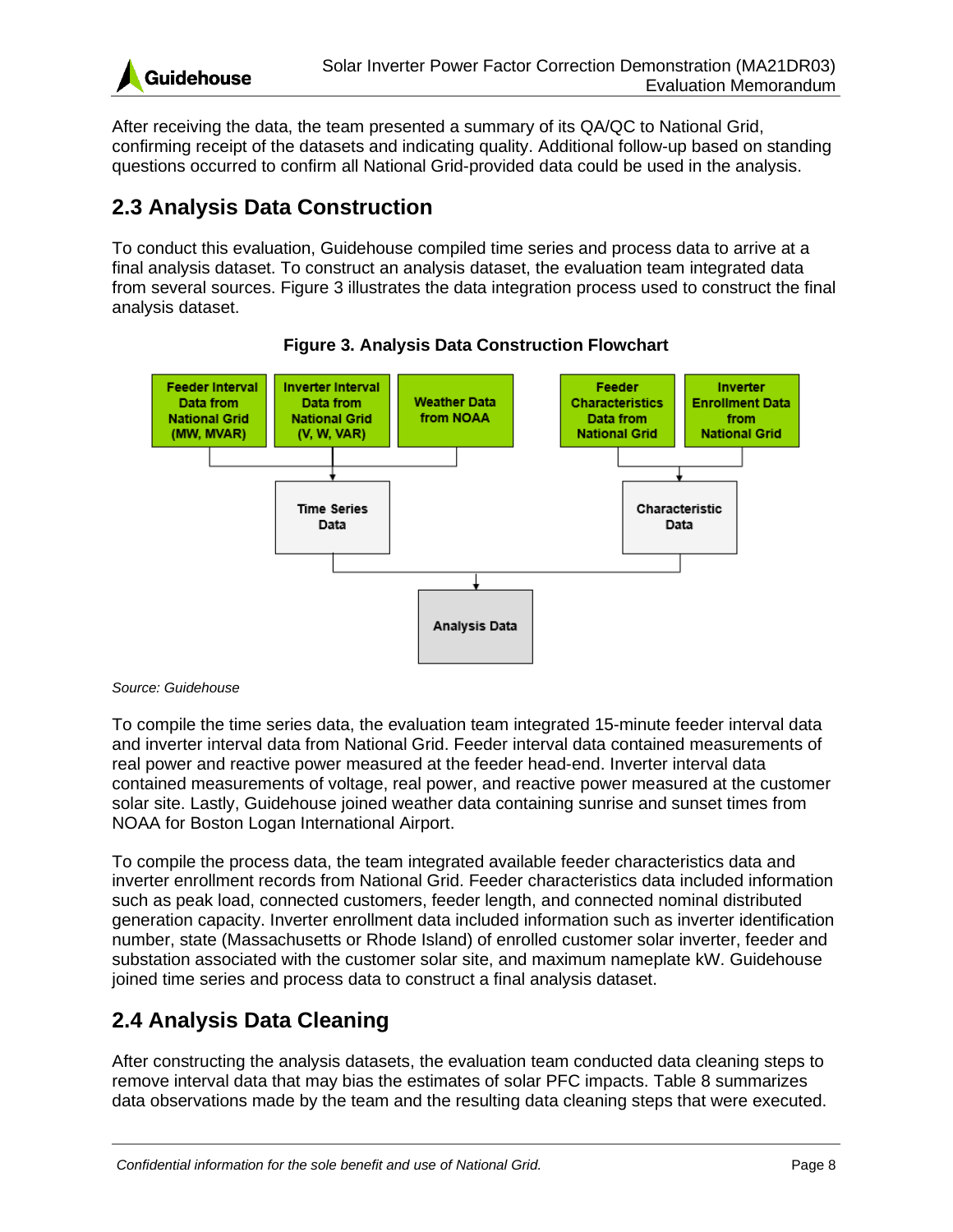![](_page_11_Picture_0.jpeg)

<span id="page-11-0"></span>

| <b>Data Observation</b>                                                                                                                                           | <b>Data Cleaning Step</b>                                                                                                                                                |
|-------------------------------------------------------------------------------------------------------------------------------------------------------------------|--------------------------------------------------------------------------------------------------------------------------------------------------------------------------|
| Guidehouse observed that numerous inverters<br>did not have interval data available.                                                                              | Guidehouse removed inverters without interval<br>data available from the analysis.                                                                                       |
| Feeder interval data required to calculate impacts<br>of inverter PFC was not available for several solar<br>inverters.                                           | Guidehouse removed feeders without available<br>interval data from the analysis. Guidehouse then<br>removed inverters without feeder interval data<br>from the analysis. |
| Guidehouse has observed several time periods<br>with interpolated or repeated interval data, which<br>may be associated with a communications or<br>sensor issue. | Guidehouse flagged and removed time periods<br>with interpolated or repeated interval data to<br>ensure data used in calculation is correct.                             |
| Guidehouse detected numerous outlier* data<br>points in the feeder and inverter interval data.                                                                    | Guidehouse flagged and removed outlier data<br>points in the feeder and inverter interval data.                                                                          |

### **Table 8. Data Cleaning Conducted for Evaluation**

\* A data point was flagged as an outlier if the data point was more than 3 standard deviations from the mean. *Source: Guidehouse*

[Table 9](#page-11-1) indicates the number of data points, substations, feeders, and inverters contained in the analysis data. Prior to data cleaning, analysis data contained 7,383,600 observations spanning 304 substations, 766 feeders, and 2,637 inverters. After data cleaning, the data contained 3,774,904 rows spanning 136 substations, 370 feeders, and 1,326 inverters. Substation PI data was unavailable for roughly 48% of inverters, resulting in these inverters being removed from the analysis data.

### **Table 9. Summary of Data Attrition from Data Cleaning**

<span id="page-11-1"></span>

|                        | 15-Minute<br><b>Intervals</b> | <b>Substations</b><br>with Enrolled<br><b>Inverters</b> | <b>Feeders with</b><br>Enrolled<br><b>Inverters</b> | <b>Enrolled</b><br><b>Inverters with</b><br><b>Interval Data</b> |
|------------------------|-------------------------------|---------------------------------------------------------|-----------------------------------------------------|------------------------------------------------------------------|
| <b>Raw Dataset</b>     | 7,383,600*                    | 304                                                     | 766                                                 | 2,637                                                            |
| Removed                | 3,608,696                     | 168                                                     | 396                                                 | 1.311                                                            |
| <b>Cleaned Dataset</b> | 3,774,904                     | 136                                                     | 370                                                 | 1.326                                                            |

*\* Raw data interval count indicates the count of rows between September 29–November 17 spanning hours 6 am through 7 pm.*

*Source: Guidehouse*

In the cleaned analysis dataset, Guidehouse identified that many enrolled solar inverters with data available were only able to record the absolute value of reactive power. As illustrated in [Table 10,](#page-12-0) over 80% of enrolled and connected solar inverters were affected by strictly positive VAR.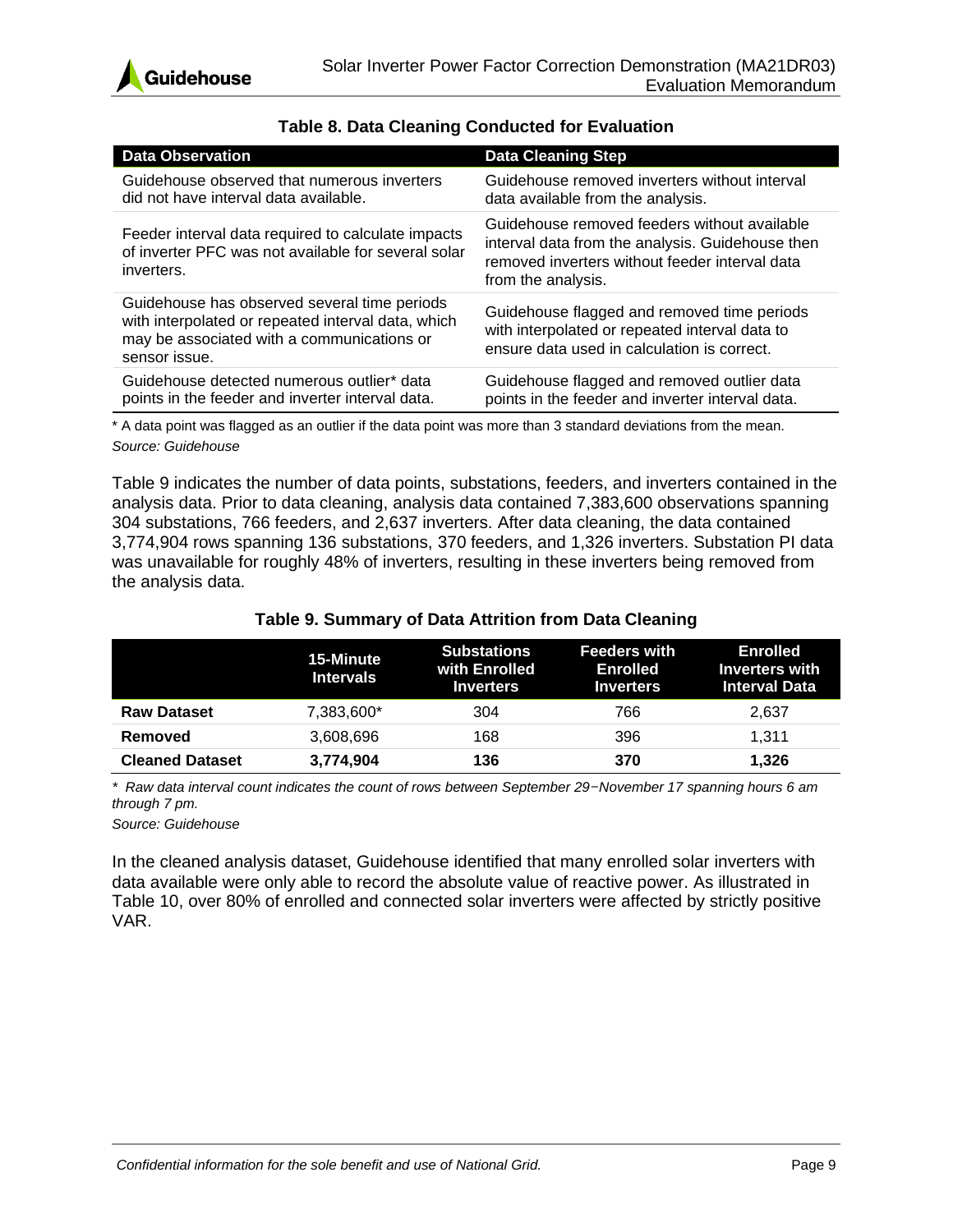<span id="page-12-0"></span>

|                      | <b>VAR Not Strictly Positive</b><br><b>VAR Strictly Positive</b> |                              | Unknown VAR Status            |                                     |                               |                                     |
|----------------------|------------------------------------------------------------------|------------------------------|-------------------------------|-------------------------------------|-------------------------------|-------------------------------------|
|                      | Number of<br><b>Inverters</b>                                    | Share of<br><b>Inverters</b> | Number of<br><b>Inverters</b> | <b>Share of</b><br><b>Inverters</b> | Number of<br><b>Inverters</b> | <b>Share of</b><br><b>Inverters</b> |
| <b>Massachusetts</b> | 1.499                                                            | 79.47%                       | 63                            | 3.34%                               | 323                           | 17.14%                              |
| Rhode Island         | 685                                                              | 83.64%                       | 22                            | 2.69%                               | 112                           | 13.68%                              |
| <b>Total</b>         | 2.184                                                            | 80.77%                       | 85                            | 3.14%                               | 435                           | 16.09%                              |

### **Table 10. Inverters Affected by Strictly Positive VAR**

Note: Enrolled solar inverters with an unknown inverter status were enrolled inverters that did not have interval data available at the time of the evaluation.

*Source: Guidehouse analysis*

Solar inverters enrolled in the demonstration are intended to inject or absorb reactive power depending on local voltage and generation conditions. Solar inverters enrolled in the demonstration will:

- **Absorb reactive power** when voltage recorded at the site is greater than 245 (or voltage divided by two is greater than 122.5) and kW generated at the site is greater than 0.30 times the nameplate maximum kW for the site. Reactive power recorded at the solar inverter site is negative when reactive power absorption is taking place.
- **Inject reactive power** when voltage recorded at the site is less than 235 (or voltage divided by two is less than 117.5) and kW generated at the site is greater than 0.30 times the nameplate maximum kW for the site. Reactive power recorded at the solar inverter site is positive when reactive power injection is taking place.

[Figure 4](#page-12-1) presents the Volt/VAR profile for two selected solar inverters, one affected and one unaffected by strictly positive VAR. Shaded in blue are the time periods where PFC was active and absorption of reactive power was occurring. Shaded in red are the time periods where PFC was not active, which do not affect savings calculations. An inverter affected by strictly positive VAR (shown on the left) records positive reactive power values when conducting reactive power absorption. An inverter unaffected by strictly positive VAR can correctly record the absorption of reactive power.

<span id="page-12-1"></span>![](_page_12_Figure_10.jpeg)

### **Figure 4. Volt/VAR Profile for Inverters Affected and Unaffected by Positive VAR\***

\*Guidehouse presents 'voltage' as voltage divided by two. *Source: Guidehouse analysis*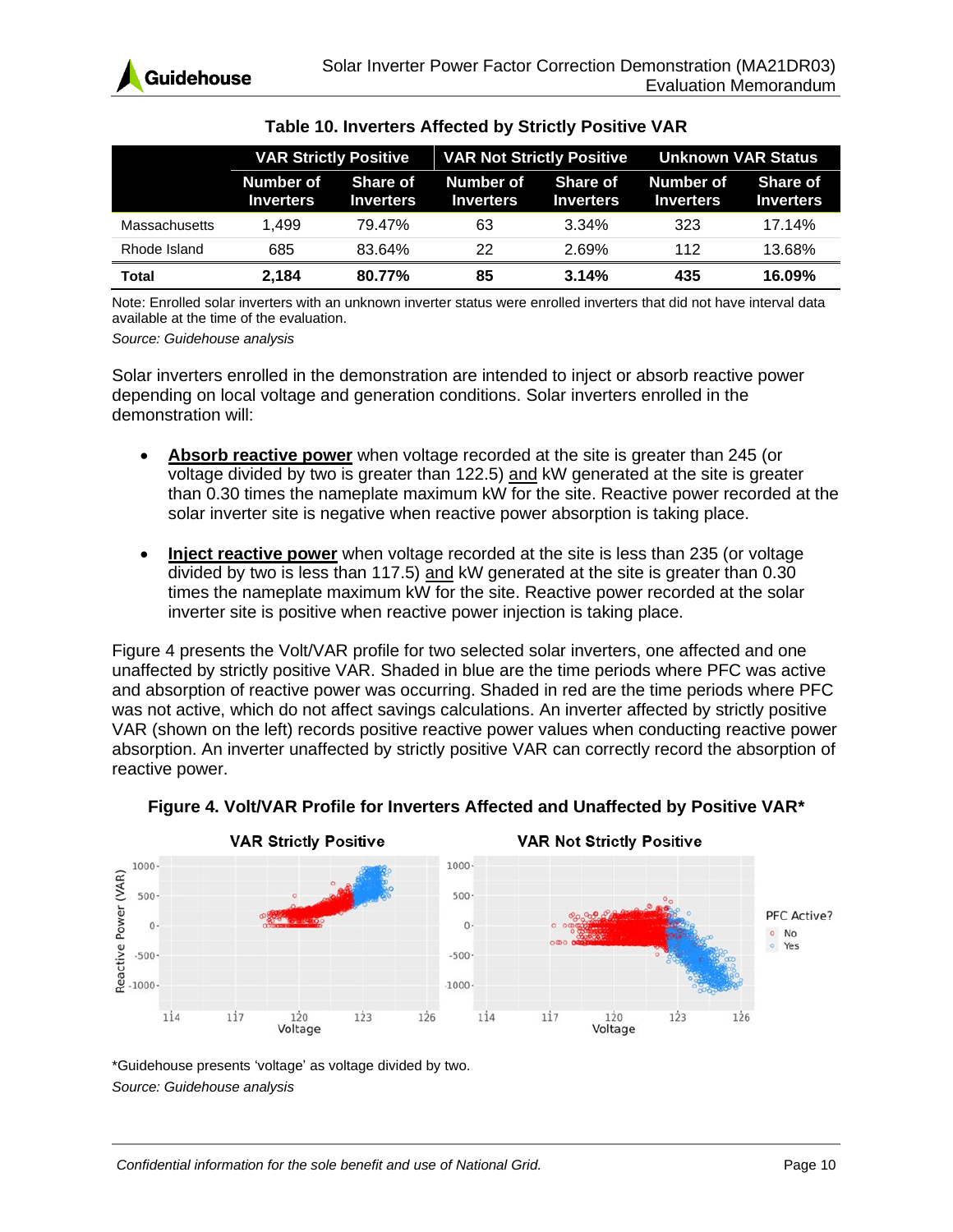![](_page_13_Picture_0.jpeg)

Without correcting data for the 80% of enrolled inverters affected by strictly positive VAR, Guidehouse would have to remove the inverters and associated feeders from analysis data. However, given the evaluation team received voltage and kW generation data for each site, the team flagged specific time periods in which PFC was active. To determine whether data for the 80% of enrolled inverters could be retained in the analysis, Guidehouse conducted manual inspection of the telemetry from each of the solar inverters that could record positive and negative reactive power to ensure reactive power absorption and injection was occurring as designed when PFC was active.

Based on manual inspection of the telemetry from these inverters, the evaluation team identified that all inverters but one were responding as designed when PFC was active. Therefore, as a final data adjustment prior to calculating impacts of PFC, the team multiplied all reactive power values for inverters with strictly positive VAR by negative one when reactive power absorption should have been occurring (i.e., when voltage recorded at the site was greater than 245 and kW generated at the site was greater than 0.30 times the nameplate maximum kW).

### <span id="page-13-0"></span>**2.5 Analysis Approach**

After the analysis data was constructed and cleaned, Guidehouse calculated the impact of solar inverter PFC on measured feeder-level apparent power. Apparent power savings achieved using customer solar inverter PFC can be calculated by comparing the apparent power with and without the PFC control. This can be accomplished by measuring real and reactive power at the feeder and reactive power injection or consumption at the inverter. [Equation 1](#page-13-1) demonstrates calculation of apparent power (kVA), derived via the square root of sum of real and reactive power squared.

### **Equation 1. Apparent Power Calculation**

Apparent Power  $(kVA)$ = √ Real Power  $(kW)$ 2 + Reactive Power  $(kVAR)$ 2

<span id="page-13-1"></span>The evaluation team calculated apparent power savings using [Equation 2.](#page-13-2) Apparent power with PFC is the observed power on the system that is calculated by using real and reactive power on the feeder. Apparent power without PFC is calculated by subtracting the reactive power contributions of the solar inverters enrolled in the program on the feeder. The difference between the two generates the power savings on the feeder that can be attributed to the reactive power contributions of the participating inverters.

![](_page_13_Figure_9.jpeg)

<span id="page-13-2"></span>![](_page_13_Figure_10.jpeg)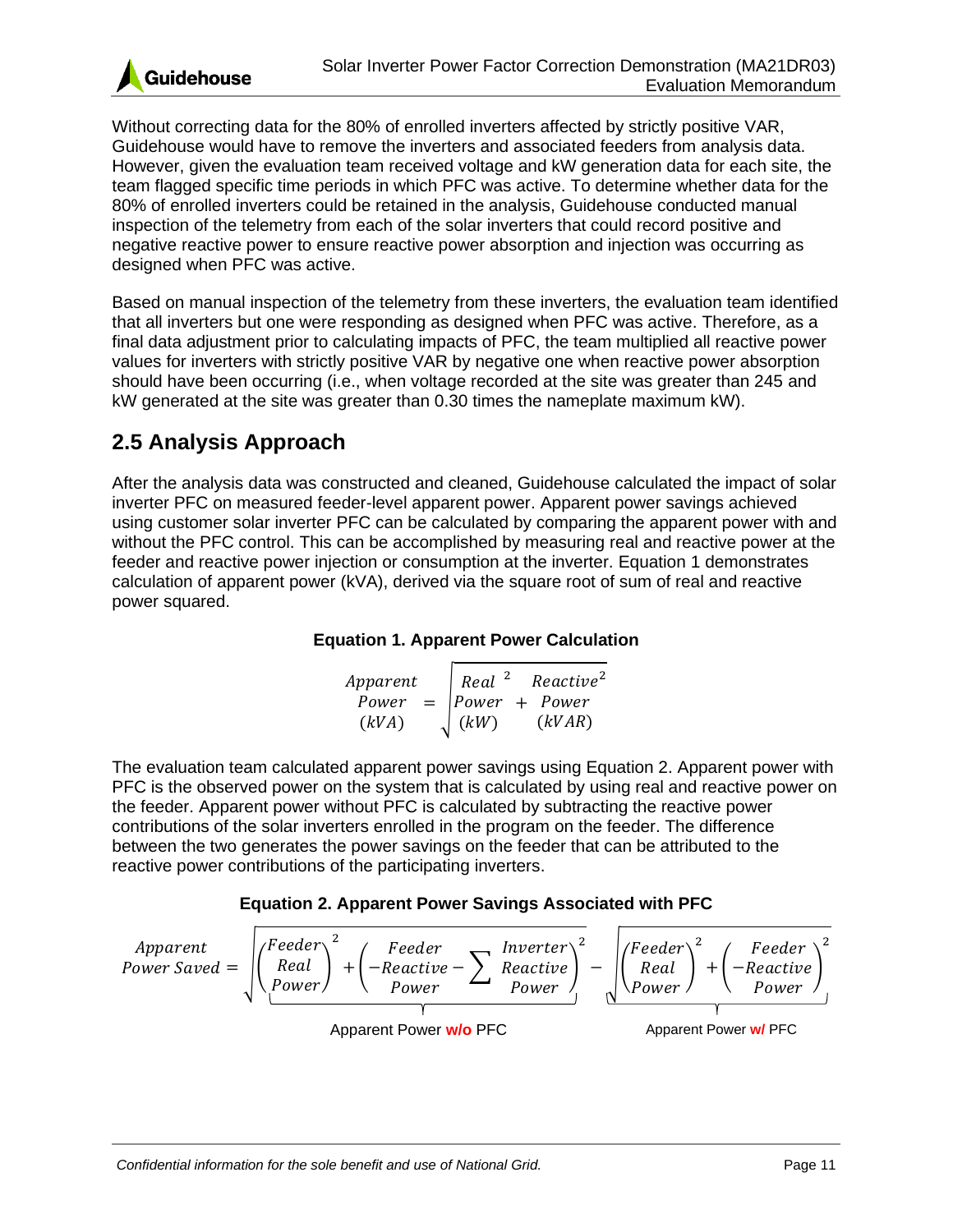![](_page_14_Picture_0.jpeg)

# <span id="page-14-0"></span>**3. Evaluation Results**

[Table 11](#page-14-1) summarizes evaluation results for the fall 2021 analysis period spanning September 29 through November 17. Based on telemetry data received and analyzed, inverters resulted in around -726 kVAh in total savings – an increase in kVAh – during the fall 2021 analysis period. Massachusetts experienced a slight reduction in kVAh when PFC was engaged, whereas Rhode Island experienced kVAh increases when PFC was engaged. Guidehouse provides further discussion surrounding increases and decreases in kVAh associated with solar inverter PFC in the figures below.

<span id="page-14-1"></span>

|                                                   | <b>Massachusetts</b> | <b>Rhode Island</b> | Total   |
|---------------------------------------------------|----------------------|---------------------|---------|
| Enrolled Inverters as of November 17, 2021        | 1,885                | 819                 | 2,704   |
| Total Enrolled Capacity of Inverters (kW)         | 12,505               | 5,008               | 17,513  |
| Inverters in Analysis Data*                       | 1,019                | 307                 | 1,326   |
| Total Capacity of Inverters in Analysis Data (kW) | 6,594                | 1,747               | 8,341   |
| <b>PFC Active Inverters**</b>                     | 819                  | 259                 | 1,078   |
| PFC Active Inverters Capacity (kW)                | 5,451                | 1,506               | 6,957   |
| Feeder Average kVAR                               | $-112$               | -24                 | -99     |
| <b>Percent Positive</b>                           | 53.8%                | 49.7%               | 53.2%   |
| <b>Percent Negative</b>                           | 46.2%                | 50.3%               | 46.8%   |
| Feeder Average Power Factor                       | 0.92                 | 0.94                | 0.92    |
| Inverter Average PFC Active kVAR                  | $-1.02$              | -1.48               | $-1.10$ |
| Percent of Time Inverters PFC Active              | 35.9%                | 55.0%               | 38.7%   |
| Percent of Time Absorbing VAR                     | 34.9%                | 54.2%               | 37.7%   |
| Percent of Time Injecting VAR                     | 1.00%                | 0.75%               | 0.96%   |
| <b>Total Savings (kVAh)</b>                       | 137                  | -863                | -726    |

### **Table 11. Fall 2021 Evaluation Results**

\*About 48% of inverters were dropped from analysis data due to lack of Substation PI data.

\*\*PFC Active Inverters is the set of inverters in the analysis data that were engaged in power factor correction at any point in the analysis period. Inverters will not be engaged in power factor correction for any time period if they have insufficient generation (kW < 0.30\*Nameplate kW) or if voltage does not go above 245 or below 235.

*Source: Guidehouse analysis*

[Figure 5](#page-15-1) illustrates the total kVAh savings on feeders during the fall 2021 analysis. Each feeder is placed in a bin based on total kVAh savings, with the bin counts shown on the y-axis. Across the feeders with PFC engaged, kVAh savings ranged from -824 to 366 kVAh. Most feeders experienced minimal kVAh impacts associated with solar PFC, with 92% experiencing kVAh savings ranging from -50 kVAh to 50 kVAh. Meanwhile, a handful of feeders saw total savings far from zero. The bottom 5% of feeders with the lowest savings experienced total savings of - 2,805 kVAh, while the top 5% of feeders with the highest savings experienced total savings of 2,325 kVAh. The middle 90% of feeders saw total savings of -245 kVAh. This suggests observed savings are driven by a small portion of feeders.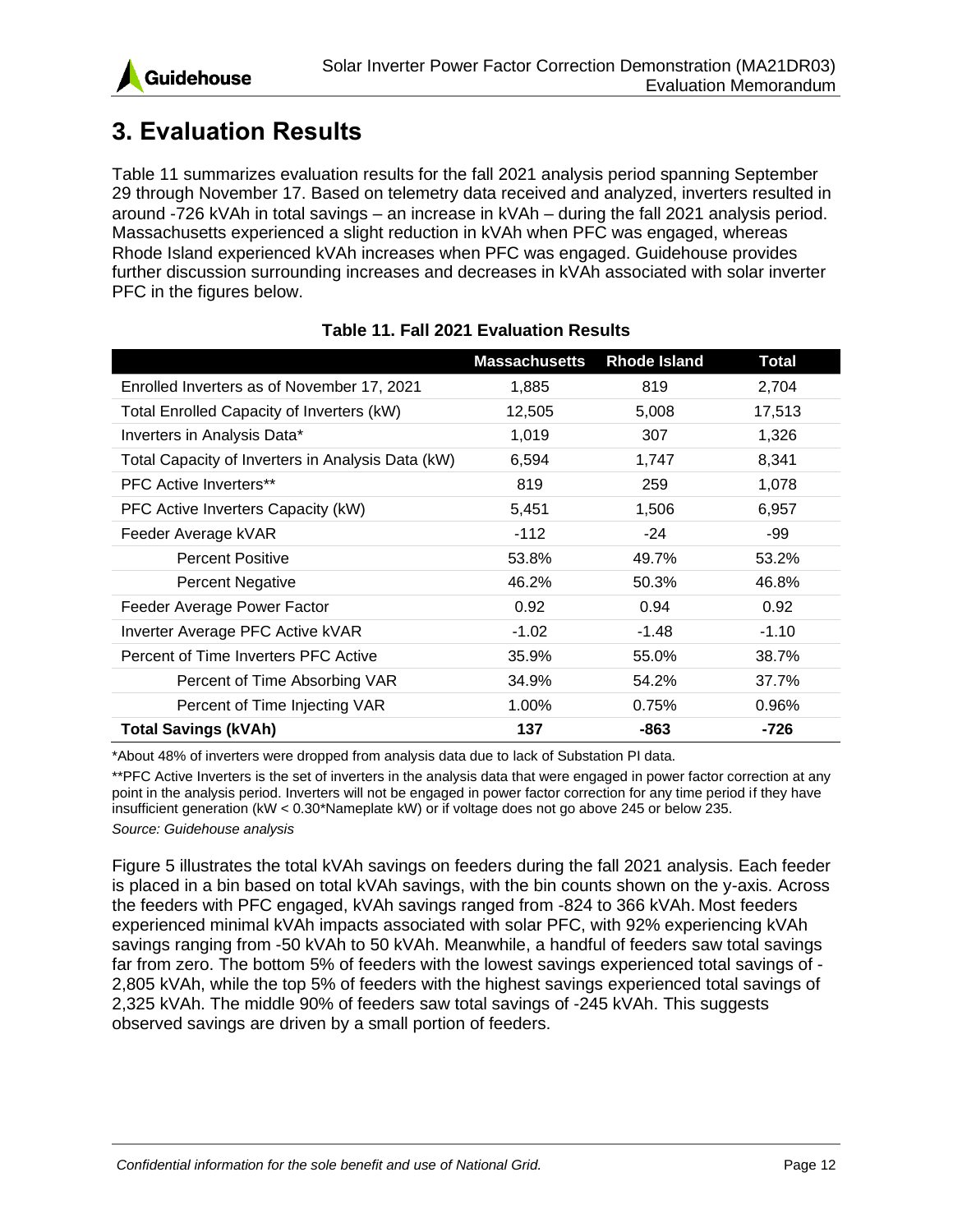![](_page_15_Picture_0.jpeg)

<span id="page-15-1"></span>![](_page_15_Figure_2.jpeg)

**Figure 5. Frequency of Total Savings by Feeder**

*Source: Guidehouse analysis*

[Table 12](#page-15-0) emphasizes the findings in [Figure 5](#page-15-1) in that a small number of feeders are driving the overall savings totals. On the positive side of the savings spectrum, the seven feeders with the greatest savings have greater summed kVAh savings (1,360 kVAh) than the sum of 206 feeders with total savings from 0 to 50 kVAh (761 kVAh). On the negative side of the spectrum, 8 feeders summed to a savings total of -2,189 kVAh.

<span id="page-15-0"></span>

| <b>Total Savings</b> | <b>Count of Feeders</b> | <b>Percent of Feeders</b> | <b>Total kVAh Savings</b> |
|----------------------|-------------------------|---------------------------|---------------------------|
| < -100 kVAh          | 8                       | 2.16%                     | -2,189 kVAh               |
| $-100$ to $-50$ kVAh | 3                       | 0.81%                     | -205 kVAh                 |
| $-50$ to 0 kVAh      | 134                     | 36.2%                     | -1,371 kVAh               |
| 0 to 50 kVAh         | 206                     | 55.7%                     | 761 kVAh                  |
| 50 to 100 kVAh       | 12                      | 3.24%                     | 917 kVAh                  |
| > 100 kVAh           | 7                       | 1.89%                     | 1,360 kVAh                |
| <b>Total</b>         | 370                     | 100%                      | -726 kVAh                 |

| Table 12. Total kVA Savings by Feeder Savings Bin |  |  |  |
|---------------------------------------------------|--|--|--|
|---------------------------------------------------|--|--|--|

*Source: Guidehouse analysis*

To provide further insight into what may be driving increases or decreases in kVAh when PFC was engaged, Guidehouse analyzed trends between feeder kVAR and feeder savings. [Figure 6](#page-16-0) illustrates total feeder kVAh savings by average feeder kVAR recorded during the fall 2021 analysis period.<sup>1</sup> This figure reiterates that many feeders experienced roughly 0 kVAh impacts from PFC. However, for the feeders that did experience an impact, positive kVAh savings were

<sup>1</sup> Average feeder kVAR was recorded using kVAR measurements recorded at the feeder head-end.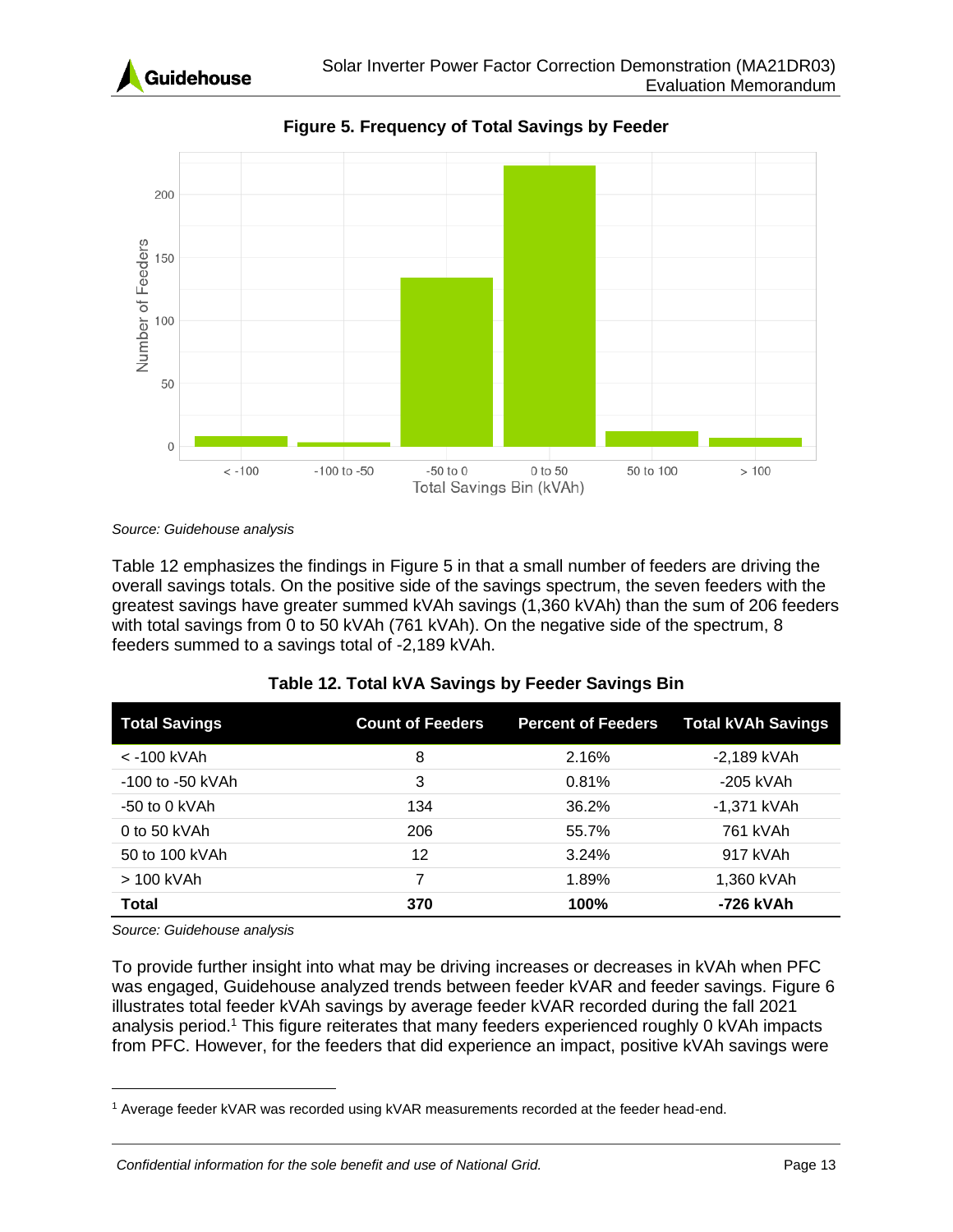![](_page_16_Picture_0.jpeg)

generally achieved among feeders with average kVAR readings that were negative. Conversely, PFC tended to increase kVAh across feeders with average kVAR readings that were positive.

<span id="page-16-0"></span>![](_page_16_Figure_3.jpeg)

**Figure 6. Total Feeder kVAh Savings by Average Feeder kVAR\***

\*15 feeders fell outside of plot bounds. Feeders outside of plot bounds had total kVAh savings ranging from -824 to 366 kVAh.

*Source: Guidehouse analysis*

[Figure 7](#page-17-0) provides a simplified view of the previous scatter plot and provides total kVAh savings by average feeder kVAR bin. The total number of feeders in each average feeder kVAR bin can be found at the top edge of each bin. As is apparent, the largest total kVAh savings were observed across 103 feeders with an average kVAR of less than -500, with these feeders experiencing 2,527 kVAh in savings when PFC was engaged. The largest increases in kVAh were observed across 78 feeders with an average kVAR of greater than 500, with these feeders experiencing an increase of almost 2,481 kVAh when PFC was engaged.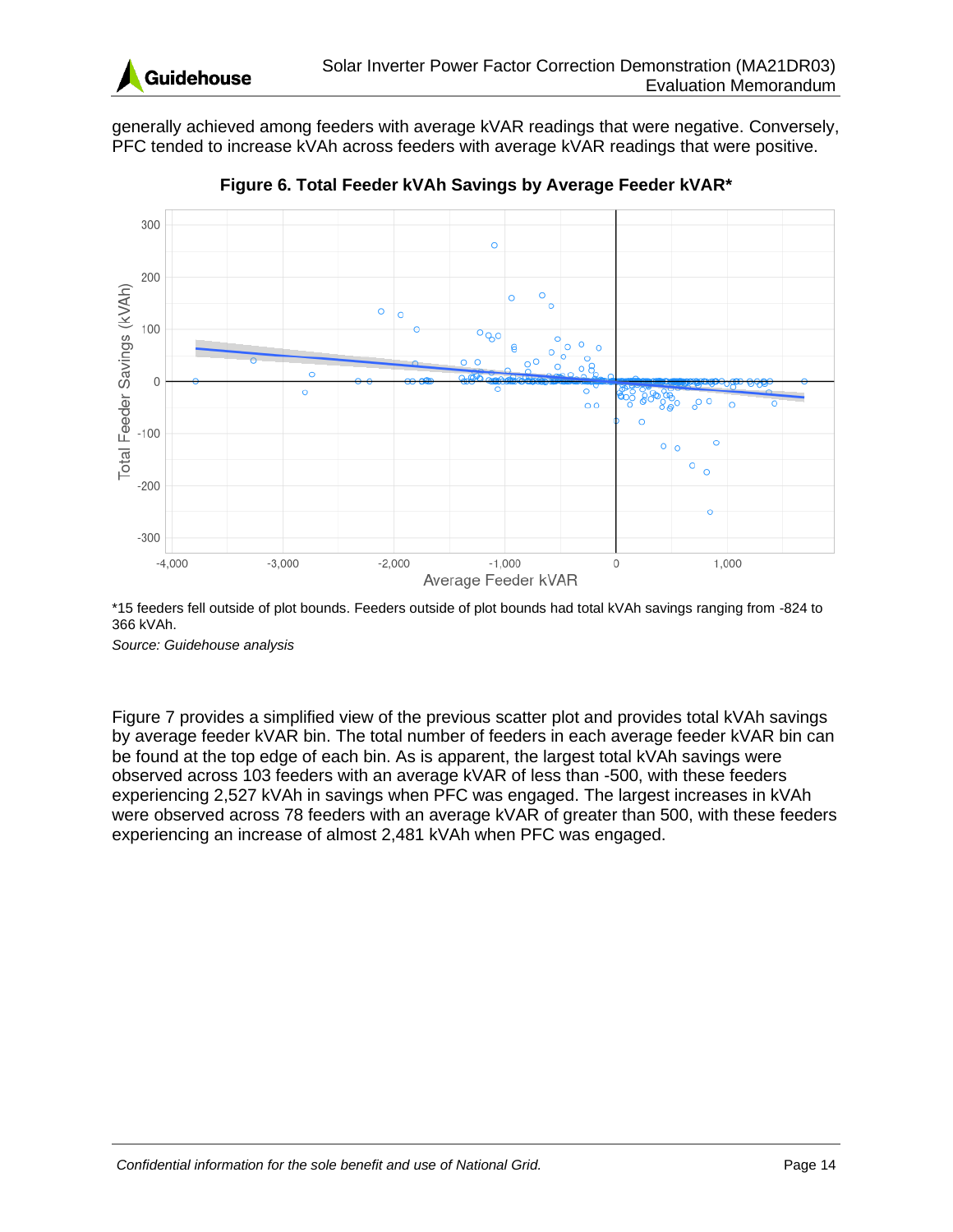![](_page_17_Picture_0.jpeg)

<span id="page-17-0"></span>![](_page_17_Figure_2.jpeg)

**Figure 7. Total kVAh Savings by Average Feeder kVAR\***

\* The count of feeders within each kVAR bin is presented at the top of each bin. *Source: Guidehouse analysis*

[Figure 8](#page-18-0) presents the same glance at the data, but now among the feeders that experienced solar inverters primarily absorbing VAR when PFC was engaged. For these feeders, the pattern is roughly identical to the pattern illustrated in [Figure 7.](#page-17-0) Feeders with an average VAR that is negative tend to experience kVAh savings when PFC is engaged and solar inverters are absorbing VAR. Feeders with an average VAR that is positive tend to experience increases in kVAh when PFC is engaged and solar inverters are absorbing VAR.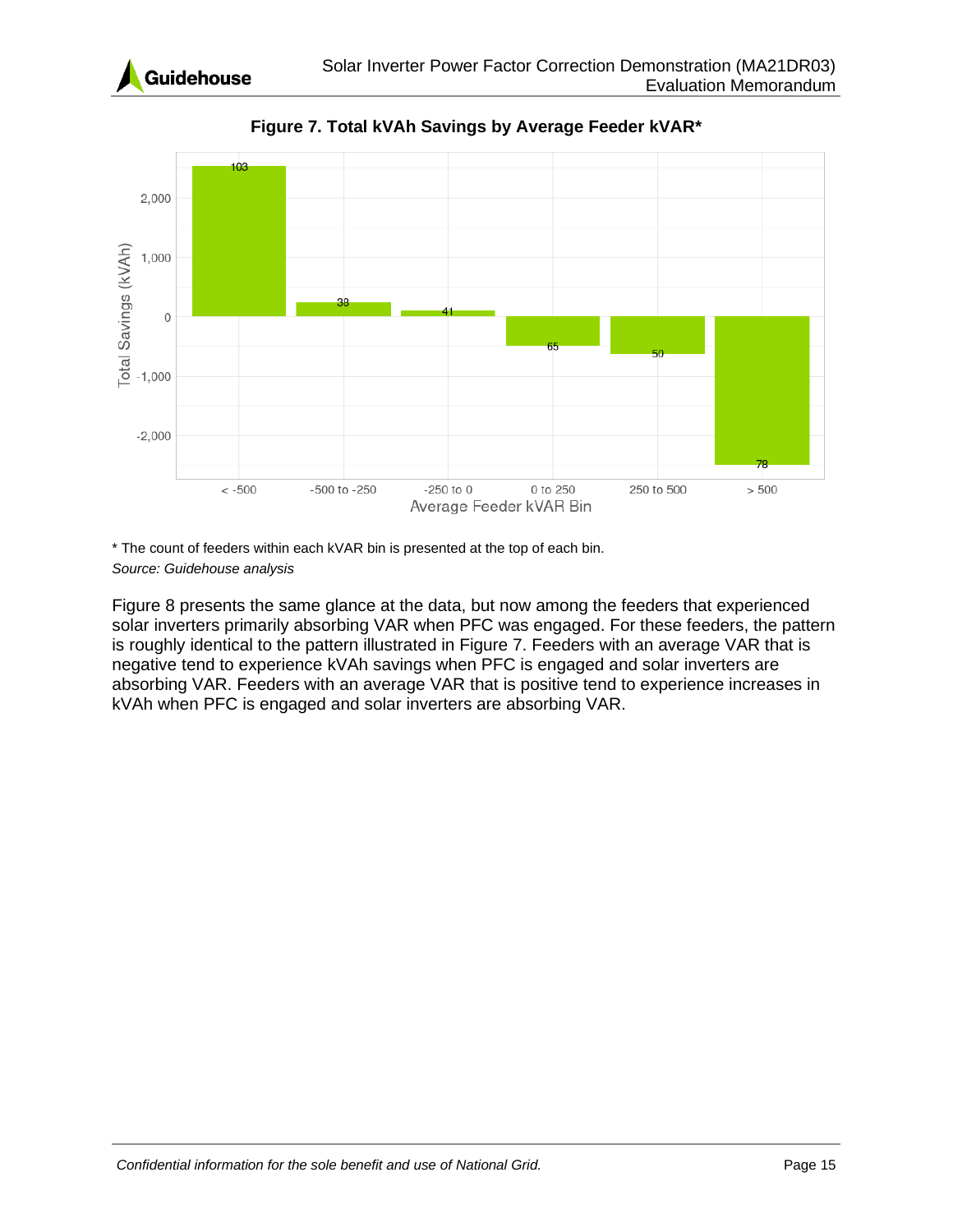![](_page_18_Picture_0.jpeg)

<span id="page-18-0"></span>**Figure 8. Total kVAh Savings by Average Feeder kVAR – Feeders with Majority Inverter VAR Absorption\***

![](_page_18_Figure_3.jpeg)

\* The count of feeders within each kVAR bin is presented at the top of each bin. *Source: Guidehouse analysis*

[Figure 9](#page-19-1) presents a similar glance at the data, now among the feeders that experienced solar inverters primarily injecting VAR when PFC was engaged. For these feeders, the pattern is the inverse of the prior three graphs. Feeders with an average VAR that is negative tend to experience kVAh increases when PFC is engaged and solar inverters are injecting VAR. Feeders with an average VAR that is positive tend to experience kVAh savings when PFC is engaged and solar inverters are injecting VAR.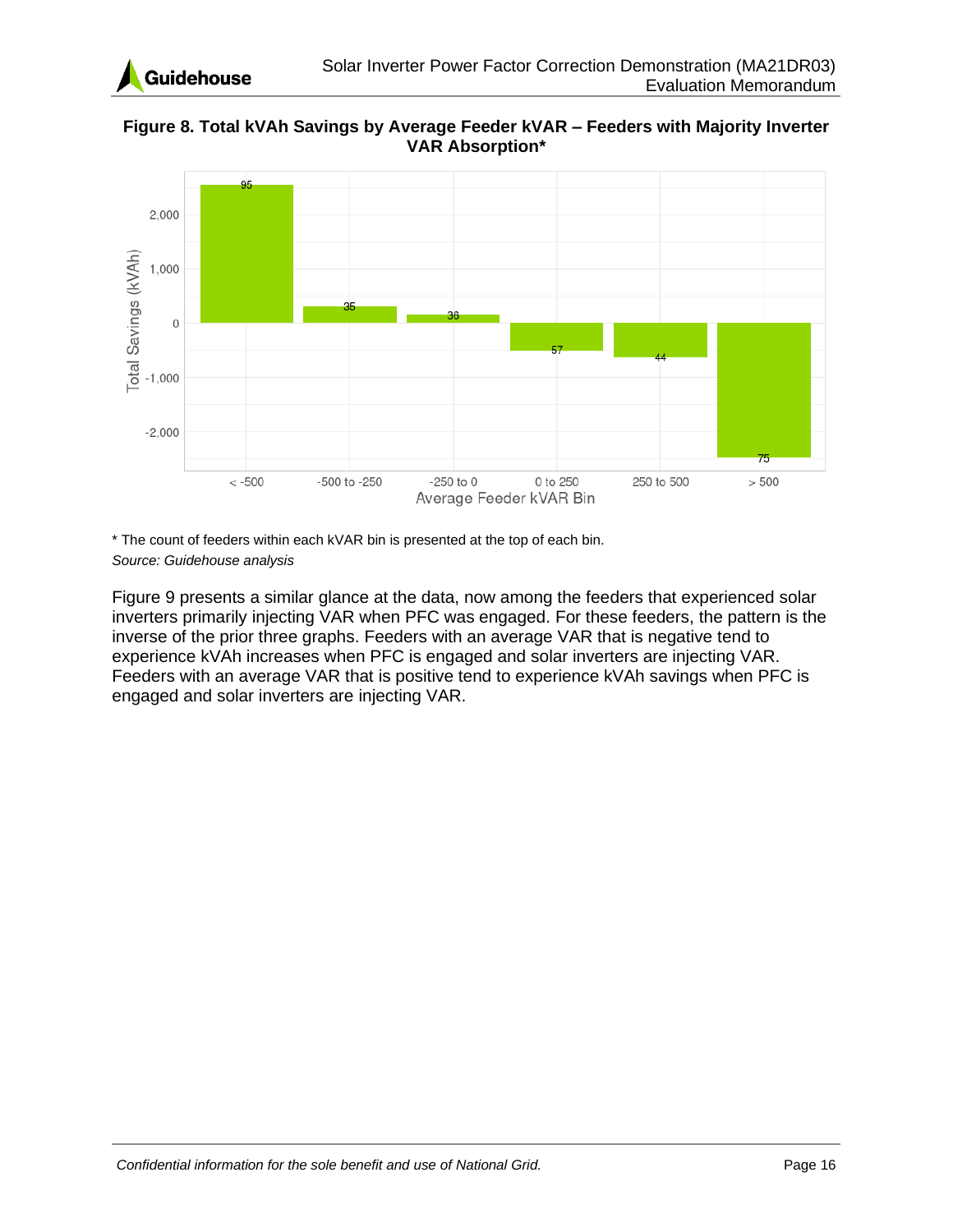![](_page_19_Picture_0.jpeg)

<span id="page-19-1"></span>**Figure 9. Total kVAh Savings by Average Feeder kVAR – Feeders with Majority Inverter VAR Injection\***

![](_page_19_Figure_3.jpeg)

\* The count of feeders within each kVAR bin is presented at the top of each bin.

*Source: Guidehouse analysis*

Referencing [Equation 2,](#page-13-2) kVAh savings patterns are in line with what would be expected. Shown in [Table 13,](#page-19-0) the equation used to determine kVA savings generates kVA savings when feeder kVAR and inverter kVAR share the same sign (i.e., both are positive, or both are negative). In fall 2021, most feeders experienced solar inverter VAR absorption (i.e., negative inverter kVAR) when PFC was engaged. Therefore, the majority of feeders fall in example feeders 2 and 4 in [Table 13.](#page-19-0) Similar to this table, [Figure 7](#page-17-0) and [Figure 8](#page-18-0) illustrated cases where feeder kVAh savings were realized when feeder kVAR was negative and inverter kVAR was negative, and kVAh increases occurred when feeder kVAR was positive and inverter kVAR was negative.

<span id="page-19-0"></span>

| Feeder | <b>Feeder kW</b> | Feeder<br><b>kVAR</b> | Inverter<br><b>kVAR</b> | <b>kVA</b> without<br><b>PFC</b> | <b>kVA</b><br>with PFC | <b>kVA</b><br><b>Savings</b> |
|--------|------------------|-----------------------|-------------------------|----------------------------------|------------------------|------------------------------|
|        | 1.200            | 500                   | 100                     | 1.342                            | 1,300                  | 42                           |
| 2      | 1.200            | 500                   | $-100$                  | 1.265                            | 1.300                  | $-35$                        |
| 3      | 1.200            | $-500$                | 100                     | 1,265                            | 1,300                  | $-35$                        |
| 4      | 1,200            | $-500$                | $-100$                  | 1,342                            | 1,300                  | 42                           |

### **Table 13. kVA Savings for Four Example Feeders**

*Source: Guidehouse*

Based on the findings above, in [Table 14](#page-20-0) the evaluation team provides savings associated with feeders that had average kVAR readings that were positive or negative. Feeders with average kVAR that was negative during the fall 2021 analysis period experienced kVAh savings of 2,870 kVAh. This finding is consistent with the solar inverters, on average, absorbing VAR when PFC was engaged during the analysis period. Feeders with average kVAR that was positive during the fall 2021 analysis period experienced kVAh increases of 3,597 kVAh.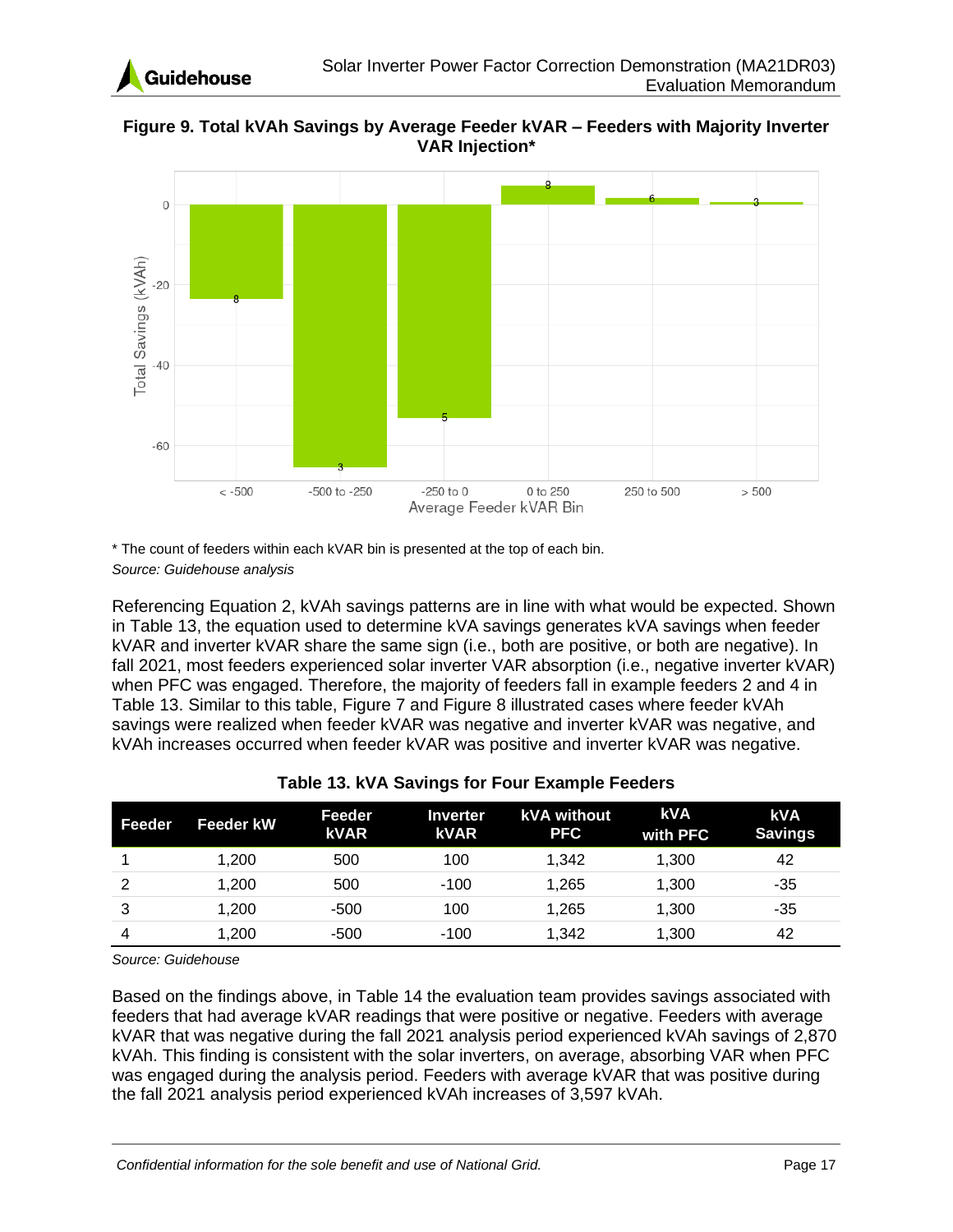<span id="page-20-0"></span>

| <b>Feeder Group</b>                  | <b>Count of</b><br><b>Feeders with</b><br><b>PFC Activity</b> | <b>Feeder Average</b><br><b>kVAR</b> | <b>Average Inverter</b><br><b>kVAR when PFC</b><br><b>Engaged</b> | <b>kVAh Savings</b> |
|--------------------------------------|---------------------------------------------------------------|--------------------------------------|-------------------------------------------------------------------|---------------------|
| Feeders with<br>Average $kVAR < 0$   | 180                                                           | -764                                 | $-0.95$                                                           | 2.871               |
| Feeders with<br>Average $kVAR \ge 0$ | 190                                                           | 477                                  | $-1.25$                                                           | $-3.597$            |
| <b>All Feeders</b>                   | 370                                                           | -99                                  | $-1.10$                                                           | -726                |

### **Table 14. kVAh Savings for Feeders by Average kVAR**

*Source: Guidehouse*

To understand why some feeders had large negative or large positive kVAh savings during fall 2021, [Table 15](#page-20-1) details some observed patterns associated with feeders with large negative and positive kVAh savings. Large negative kVAh savings feeders had an average feeder kVAR of 778 during fall 2021, while large positive kVAh savings feeders had an average feeder kVAR of -1,268 during fall 2021. In addition, relative to feeders in the moderate kVAh savings bin, feeders in the large negative and large positive savings bins experienced a greater degree of inverter kVAR absorption when PFC was engaged. Therefore, large positive savings were found amongst feeders with negative average kVAR and negative inverter kVAR when PFC was engaged, while large negative savings were found amongst feeders with positive average kVAR and negative inverter kVAR when PFC was engaged. This indicates that feeder savings (or dissavings) can be linked to (1) the sign of feeder average kVAR, (2) the sign of inverter average kVAR when PFC is engaged, and (3) the magnitude of inverter kVAR when PFC is engaged.

<span id="page-20-1"></span>

|                                                     | <b>Feeder Savings Bin</b>               |                                                                          |                                              |                    |  |
|-----------------------------------------------------|-----------------------------------------|--------------------------------------------------------------------------|----------------------------------------------|--------------------|--|
| <b>Characteristic</b>                               | <b>Large Negative</b><br><b>Savings</b> | <b>Moderate Positive /</b><br><b>Moderate Negative</b><br><b>Savings</b> | <b>Large Positive</b><br><b>kVAh Savings</b> | <b>All Feeders</b> |  |
|                                                     | (< -100 kVAh)                           | (-100 to 100 kVAh)                                                       | (> 100 kVAh)                                 |                    |  |
| Number of Feeders<br>in Bin                         | 8                                       | 355                                                                      | 7                                            | 370                |  |
| kVAh Savings for<br>Feeders in Bin                  | $-2,189$                                | 103                                                                      | 1,359                                        | -726               |  |
| Feeder Average<br><b>kVAR</b>                       | 778                                     | $-120$                                                                   | -1,268                                       | -122               |  |
| Feeder Average<br><b>kVAR when PFC</b><br>Engaged   | 1,055                                   | -64                                                                      | $-1,229$                                     | $-43.4$            |  |
| <b>Inverter Average</b><br>kVAR when PFC<br>Engaged | $-3.02$                                 | $-0.82$                                                                  | $-2.49$                                      | $-1.10$            |  |

### **Table 15. Characteristics of Feeders by Savings Bin**

*Source: Guidehouse analysis*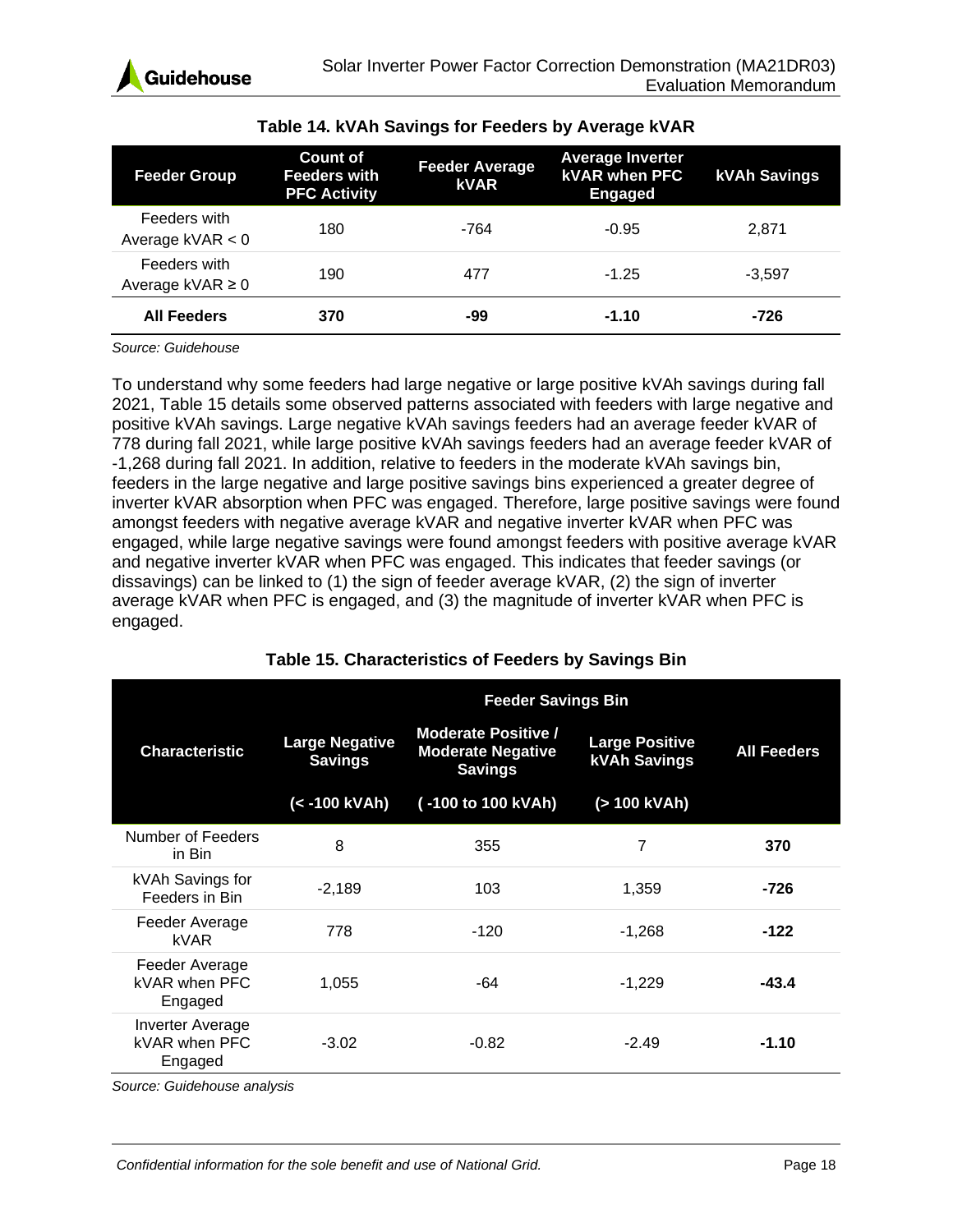![](_page_21_Picture_0.jpeg)

Another trend in the data is between hour of day and total kVAh savings, shown below in [Figure](#page-21-0)  [10.](#page-21-0) Feeders generally experienced negative kVAh savings throughout the day, and kVAh increases were observed primarily across the hours spanning 10 a.m. through 2 p.m. This is consistent with solar insolation being greatest during these daylight hours during the fall 2021 analysis period.

<span id="page-21-0"></span>![](_page_21_Figure_3.jpeg)

![](_page_21_Figure_4.jpeg)

*Source: Guidehouse analysis*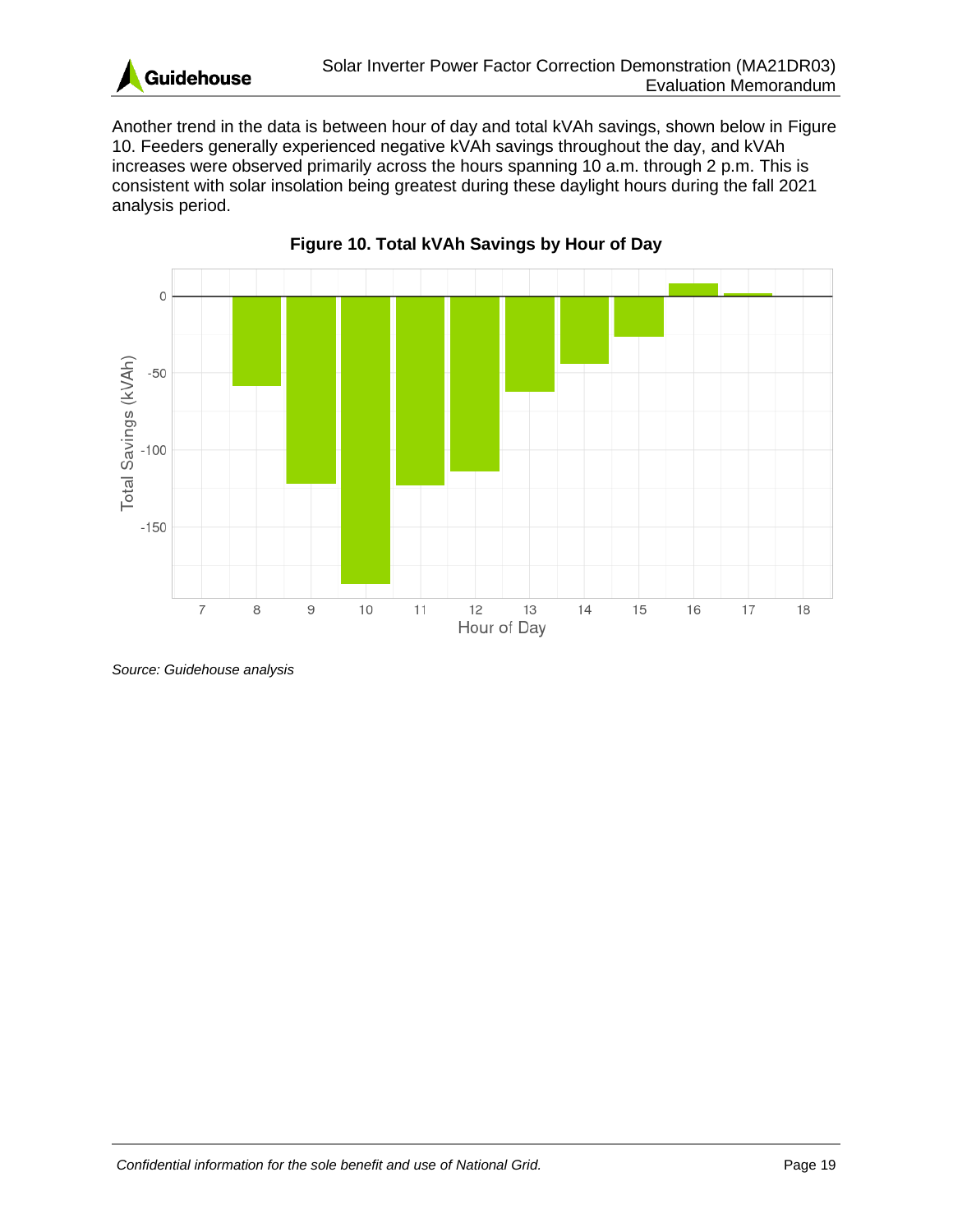![](_page_22_Picture_0.jpeg)

# <span id="page-22-0"></span>**Key Findings and Considerations**

Guidehouse's evaluation of the solar inverter PFC demonstration found:

- **Evaluated Savings:** During the fall 2021 evaluation period, solar inverter PFC resulted in negative total feeder savings (-726 kVAh), or an increase in kVAh. Most feeders experienced minimal savings, with 92% experiencing kVAh savings ranging from -50 kVAh to 50 kVAh. Feeder savings varied greatly between Massachusetts and Rhode Island, with savings totaling 137 kVAh in Massachusetts and -863 kVAh in Rhode Island. These savings totals were largely driven by a handful of feeders with large savings and losses. For example, 8 feeders experienced total kVAh savings of less than -100 kVAh, and 7 feeders experienced total kVAh savings of more than 100 kVAh.
- **Feeder Reactive Power:** Guidehouse observed a clear trend between feeder average reactive power, inverter reactive power, and feeder savings. Feeders with average reactive power that was negative during the fall 2021 analysis period experienced kVAh savings of 2,870 kVAh. This finding is consistent with the solar inverters, on average, absorbing reactive power when PFC was engaged during the analysis period. On the other hand, feeders with average reactive power that was positive during the fall 2021 analysis period experienced kVAh increases of 3,597. This finding is also consistent with the solar inverters, on average, absorbing reactive power when PFC was engaged during the analysis period.

In 2022 and beyond, Guidehouse recommends that National Grid:

• **Program Design:** National Grid and stakeholders should discuss either making significant design changes for the offering or consider discontinuing the offering. As the program is currently constructed, Guidehouse has identified overall increases in kVAh.

Otherwise, Guidehouse encourages National Grid to consider the following:

- **Incentives:** Consider allowing participation on all feeders, but providing annual participation incentives for customers connected to feeders with telemetry, or consider ensuring substation interval data is available for all enrolled solar inverters. National Grid provided 15-minute interval data for many substations in Massachusetts and Rhode Island. However, roughly half of enrolled inverters were removed from the analysis data due to interval data not being available. As such, calculated impacts only cover roughly half of the enrolled solar inverters.
- **Inverter Operations:** Voltage conditions measured at the participating solar inverter sites dictated when participating inverters were engaged for PFC. National Grid should consider whether there is another way to engage solar inverters for PFC, such as National Grid measuring whether each feeder has a lagging or leading power factor, then engaging enrolled inverters to engage in PFC when specific feeder power factor conditions exist.
- **Additional Analysis:** Consider incorporating additional parameters into analysis, such as capacitor bank operations, to explain findings. Additionally, consider identifying specific types of feeders that may benefit from solar inverter PFC, including certain characteristics such as feeder length, number of capacitor banks, peak loading, and distributed solar penetration to determine whether there are further ways to improve or increase kVAh savings associated with solar inverter PFC.